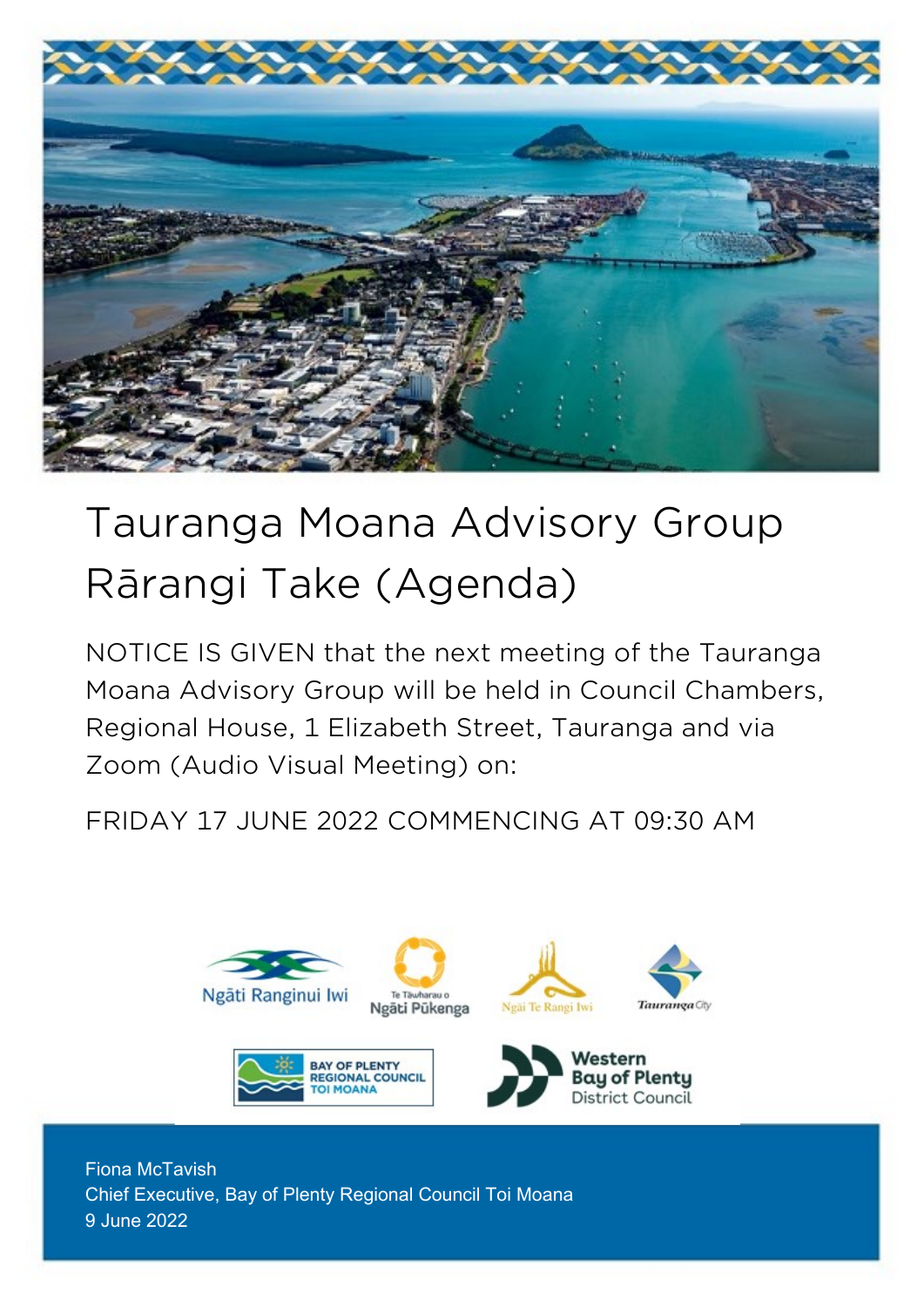

# **Tauranga Moana Advisory Group**

# **Membership**

| Chairperson<br>(Appointed by the Group)               | Cr Matemoana McDonald<br>(Bay of Plenty Regional Council)                 |
|-------------------------------------------------------|---------------------------------------------------------------------------|
| <b>Deputy Chairperson</b><br>(Appointed by the Group) | Charlie Tawhiao<br>(Ngāi Te Rangi)                                        |
| <b>Tangata Whenua Members</b>                         |                                                                           |
| Two appointed representative each:                    |                                                                           |
| Ngāti Ranginui                                        | Te Pio Kawe<br>Vacant                                                     |
| Ngāti Pūkenga                                         | Rehua Smallman<br>Keepa Smallman                                          |
| Ngāi Te Rangi                                         | Pia Bennett                                                               |
| <b>Council Members</b>                                |                                                                           |
| Four appointed representatives from:                  |                                                                           |
| Bay of Plenty Regional Council                        | Cr Norm Bruning<br>Cr Paula Thompson<br>Cr Jane Nees                      |
| Two appointed representatives each:                   |                                                                           |
| Tauranga City Council                                 | <b>Commissioner Shadrach Rolleston</b><br><b>Commissioner Bill Wasley</b> |
| Western Bay of Plenty District Council                | Cr Grant Dally<br>Cr Mark Dean                                            |
| <b>Observer - Department of Conservation</b>          | Jeff Milham                                                               |
| Quorum                                                | The Advisory Group is not required to follow<br><b>Standing Orders</b>    |
| <b>Meeting frequency</b>                              | Quarterly                                                                 |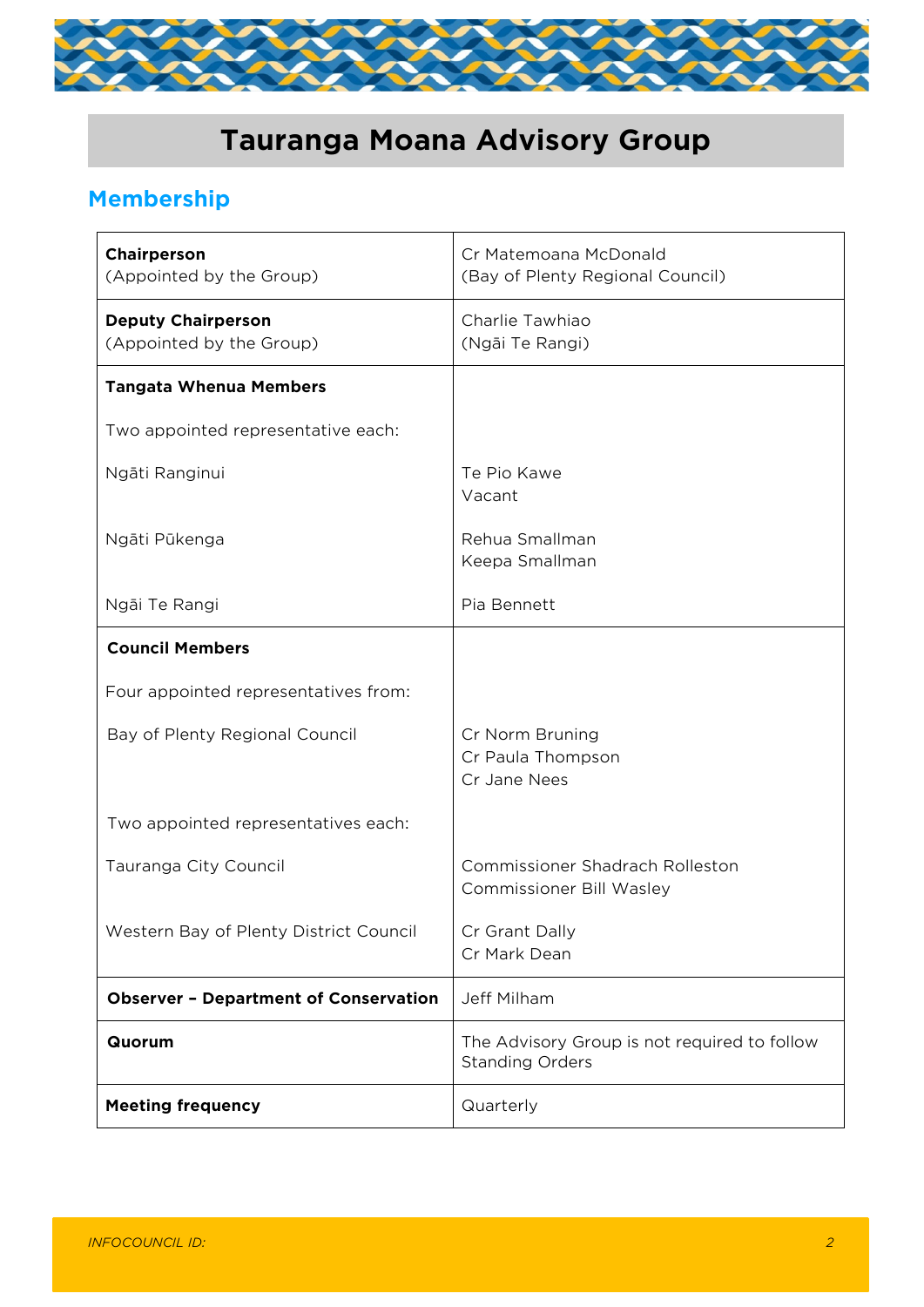

The Tauranga Moana Advisory Group acts under a partnership agreement between iwi and local authorities and the Tauranga Moana Advisory Group Statement of Purpose. The Tauranga Moana Iwi Collective Deed of Settlement, once passed into law, will require a Tauranga Moana Governance Group to be established. To prepare for the Governance Group, this Tauranga Moana Advisory Group has been established. The Advisory Group meet, share information and provide direction to staff of partner agencies until replaced by the Governance Group.

#### **He aha ai - Purpose**

Whanaungatanga and kaitiakitanga are the basis on which we want to move forward together.

To continue building strong working relationships to support and enhance the health of our harbour and catchments.

# **Ngā turanga - Role**

The role of participants in the Advisory Group is to:

- **Whakataurite** *coordinate*: oversee and contribute to the work that partners do in the harbour and catchments
- Whakarongo *listen*: ensure the views of the hapu, iwi and wider community are represented in the work we do
- **Whakawhanaungatanga** *- involve***:** promote and support hapū, iwi and the wider community participating in our work
- Whakatohatoha share: provide regular updates to, and share information with partners
- **Whakakotahi** *-* **integrate:** promote the integration of our work so we can achieve our purpose together

## **Power to Recommend**

To the partner organisations on any matters within the Advisory Group's delegated role as it deems appropriate.

Tauranga Moana Advisory Group members report directly to their respective organisations.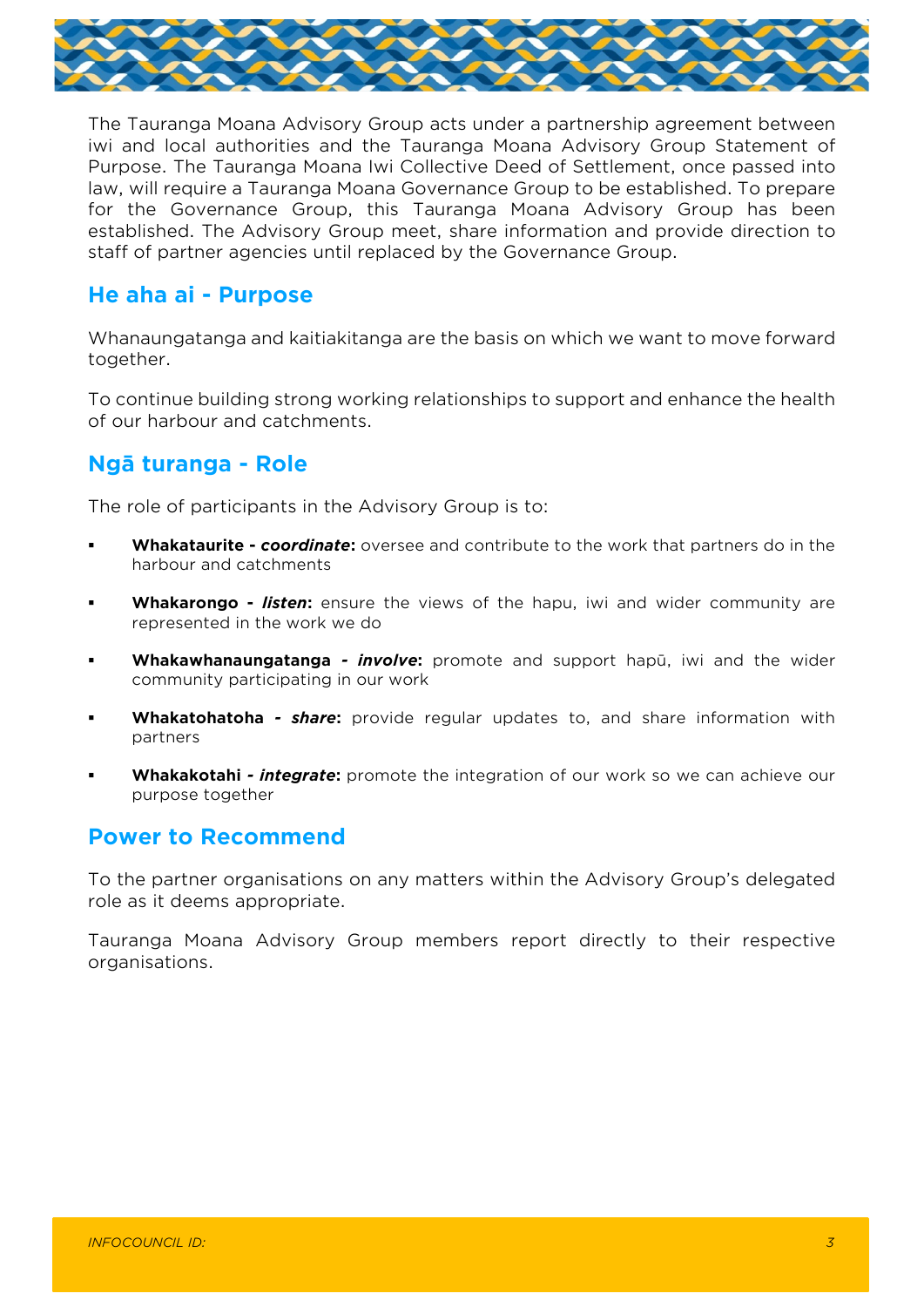**Recommendations in reports are not to be construed as policy until adopted.**

# **Rārangi Take Agenda**

- **1. Karakia Whakatuwhera Opening Prayer**
- **2. Ngā Hōnea Apologies**
- **3. Wāhanga Tūmatanui Public Forum**
- **4. Ngā Take Tōmuri Items not on the Agenda**
- **5. Raupapa o Ngā Take Order of Business**
- **6. Whakapuakanga o Ngā Take Whai Taha-Rua Declaration of Conflicts of Interest**
- **7. Ngā Meneti Minutes**

**Kia Whakaūngia Ngā Meneti Minutes to be Confirmed**

- **7.1 Tauranga Moana Advisory Group Minutes - 25 March 2022 [7](#page-6-0)**
- 

- **8. Ngā Whakamārama a Ngā Rōpū Update from Partners**
- **8.1 Ngāi Te Rangi**
- **8.2 Ngāti Ranginui**
- **8.3 Ngāti Pūkenga**
- **8.4 Western Bay of Plenty District Council**
- **8.5 Tauranga City Council**
- **8.6 Bay of Plenty Regional Council**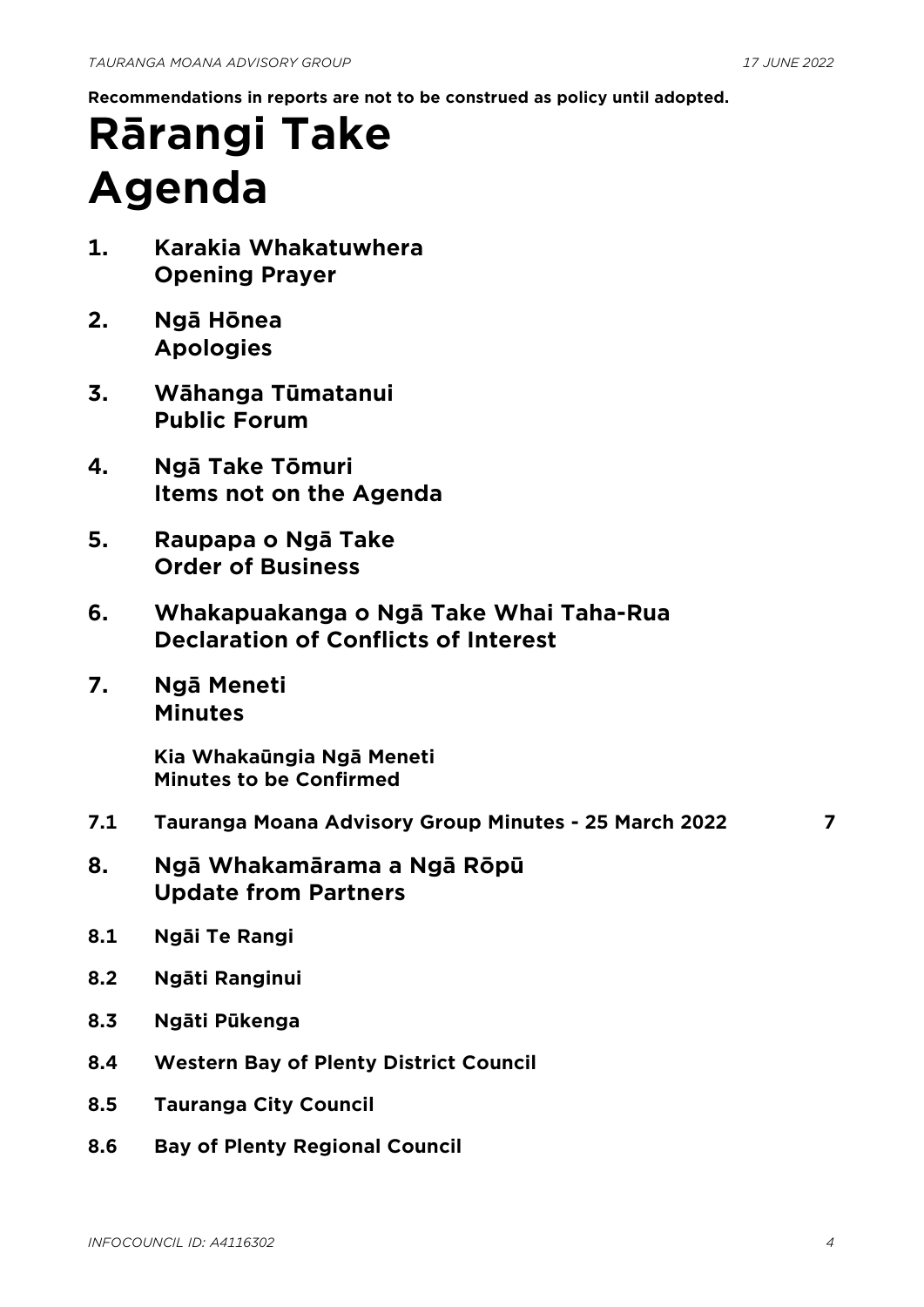# **9. Ngā Whakamārama a Te Papa Atawhai Conservation Update**

#### **9.1 Department of Conservation**

Presented by: Jeff Milham

## **10. Whakaaturanga / Whakahoutanga Kōrero Presentations / Verbal Updates**

#### **10.1 Manaaki Kaimai-Mamaku Trust Kaupapa**

Presented by: Louise Saunders (CEO Manaaki Kaimai-Mamaku Trust)

#### **10.2 New Care Plan for Mauao and Strategy for Mauao Trust / Mauao Kaitiaki Group Update**

Presented by: Elva Conroy, Consultant Planner and Kia Maia Ellis, Kairangahau Phd Student at the University of Waikato / Project Manager Tauranga Moana Iwi Customary Fisheries Trust

#### **10.3 Port of Tauranga Update**

Presented by: Dan Kneebone, Property & Infrastructure Manager Port of Tauranga

#### **10.4 Waikato University Update: Changes in seagrass beds and modelling the impact of urban growth in Tauranga Moana catchments on the health of the harbour**

Presented by: Professor Chris Battershill, Toihuarewa – Takutai Chair in Coastal **Sciences** 

#### **10.5 Tauranga City Council: Freshwater Management Tool**

Presented by: Raul Galimidi - Senior Planning Engineer (Waters)

#### **11. Ngā Pūrongo Reports**

**Hei Pānui Anake Information Only**

**11.1 Essential Freshwater Policy Programme Update [19](#page-18-0)**

- **12. Ngā Take Tōmuri Hei Whakaaroaro Consideration of Items not on the Agenda**
- **13. Rā Hui Whai Ake: 16 September 2022 Next Meeting Date: 16 September 2022**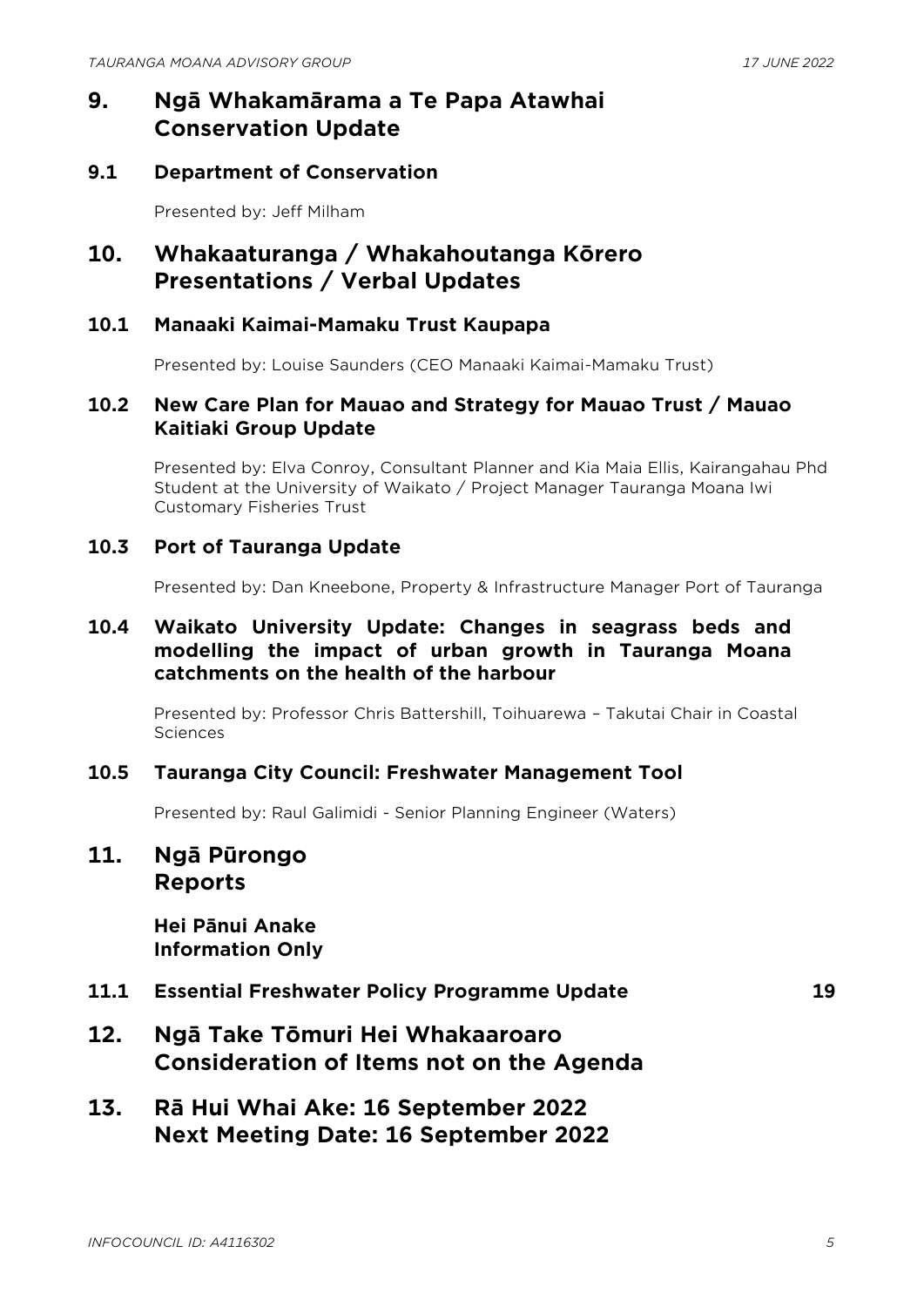**14. Karakia Kati Closing Prayer**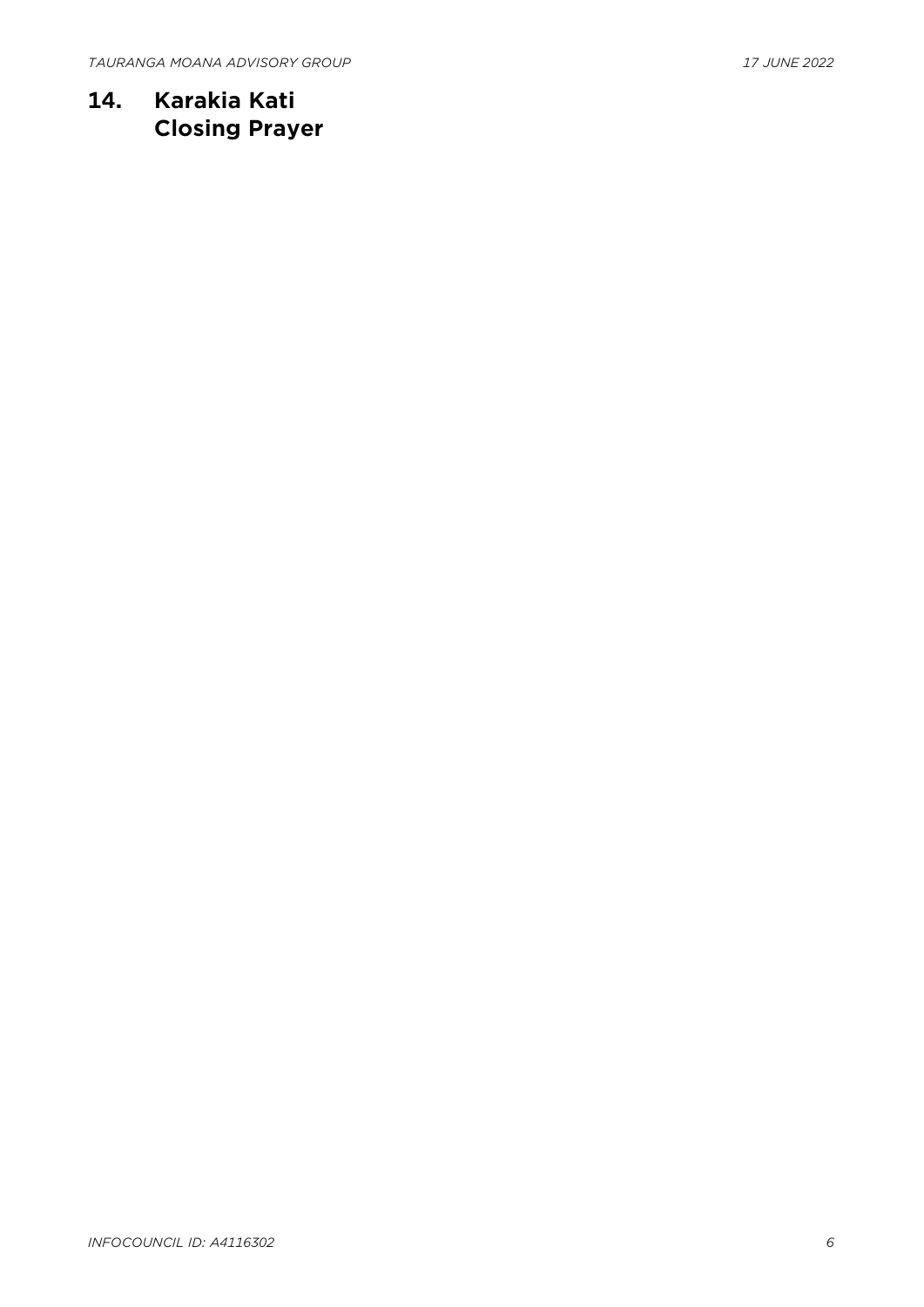# <span id="page-6-0"></span>**Tauranga Moana Advisory Group**

# Ngā Meneti Open Minutes

| <b>Commencing:</b>                    | Friday 25 March 2022, 09:30 am                                                                                                                                                                                                                                                                                                                                                                                                                                                                                                                                                                                                                                          |
|---------------------------------------|-------------------------------------------------------------------------------------------------------------------------------------------------------------------------------------------------------------------------------------------------------------------------------------------------------------------------------------------------------------------------------------------------------------------------------------------------------------------------------------------------------------------------------------------------------------------------------------------------------------------------------------------------------------------------|
| <b>Venue:</b>                         | via Zoom (Audio Visual Meeting)                                                                                                                                                                                                                                                                                                                                                                                                                                                                                                                                                                                                                                         |
| <b>Heamana</b><br><b>Chairperson:</b> | Cr Matemoana McDonald (Bay of Plenty Regional Council<br>Toi Moana - BOPRC)                                                                                                                                                                                                                                                                                                                                                                                                                                                                                                                                                                                             |
| Heamana Tuarua                        | Deputy Chairperson: Charlie Tawhiao (Ngāi Te Rangi)                                                                                                                                                                                                                                                                                                                                                                                                                                                                                                                                                                                                                     |
| Ngā Kopounga<br><b>Members:</b>       | Tauranga City Council (TCC): Commissioner Shadrach<br>Rolleston, Commissioner Bill Wasley<br>Ngāti Pūkenga: Keepa Smallman<br>Ngāi Te Rangi: Pia Bennett<br>Ngāti Ranginui: Te Pio Kawe<br>Western Bay of Plenty District Council (WBOPDC): Cr Mark<br>Dean, Cr Grant Dally<br><b>BOPRC Toi Moana: Cr Paula Thompson, Cr Jane Nees</b><br>Observer - Department of Conservation: Jeff Milham - Pou<br>Matarautaki/District Manager Te Papa                                                                                                                                                                                                                              |
| In Attendance:                        | BOPRC Toi Moana: Cr Andrew von Dadelszen; Chris Ingle -<br>General Manager, Integrated Catchments; Sarah Omundsen -<br>General Manager - Regulatory Services; Pim De Monchy -<br>Coastal Catchments Manager; Russell Knutson - Team Leader<br>Western Catchments; Josie Crawshaw - Environmental<br>Scientist; Reuben Gardiner - Senior Planner (Water Policy);<br>Gemma Moleta - Senior Planner (Water Policy); Sharlene<br>Pardy - Team Leader Policy (Environmental); Gina Mohi -<br>Putaiao Mātauranga - Science; Merinda Pansegrouw -<br>Committee Advisor<br>WBOPDC: Matthew Leighton - Senior Policy Analyst; Peter<br>Watson - Reserves and Facilities Manager. |
| <b>External:</b>                      | Paul Beverley - Partner Buddle Findlay<br>Ministry for the Environment Representatives: Juscinta<br>Grace, Gina Williams and Patsie Karauria                                                                                                                                                                                                                                                                                                                                                                                                                                                                                                                            |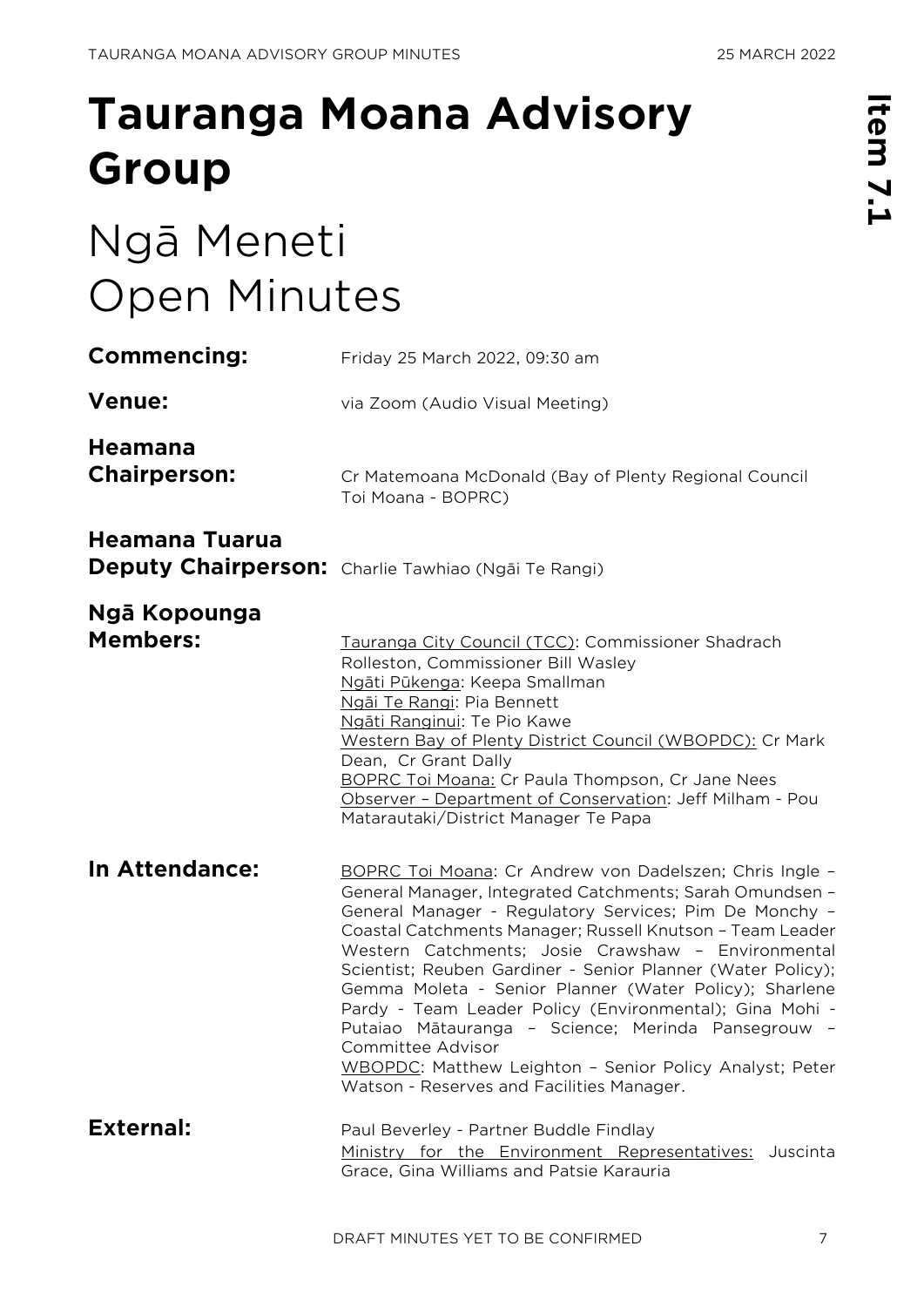Presenters: Kia Maia Ellis - Project Manager Tauranga Moana Iwi Customary Fisheries Trust and Dr Kura Paul-Burke - Associate Professor Matai Moana – Marine Research, University of Waikato.

# **Ngā Hōnea**

**Apologies:** Cr Norm Bruning (BOPRC Toi Moana), Te Pio Kawe (lateness) and Cr Paula Thompson (lateness)

# **1. Karakia Whakatuwhera Opening Prayer**

A karakia was provided by Charlie Tawhiao.

#### **2. Ngā Hōnea Apologies**

#### **Resolved**

**That the Tauranga Moana Advisory Group:**

**1 Accepts the apology from Cr Norm Bruning and apologies for lateness from both Te Pio Kawe and Cr Paula Thompson tendered at the meeting.**

> **McDonald/Nees CARRIED**

# **3. Whakapuakanga o Ngā Take Whai Taha-Rua Declaration of Conflicts of Interest**

None advised

### **6. Whakaaturanga Presentations**

#### **6.1 Whareroa Marae Update**

A verbal update on progress with Whareroa Marae managed retreat was provided by Paul Beverley - Partner Buddle Findlay.

#### **Key Points – Paul Beverley:**

- Process was ongoing; was engaging closely with the Marae Committee in a facilitation role alongside Phil Mitchell from Mitchell Daysh Planning Consultancy
- Was critical to work collaboratively with the Whareroa Marae hau kainga in order to identify an appropriate way to address the issues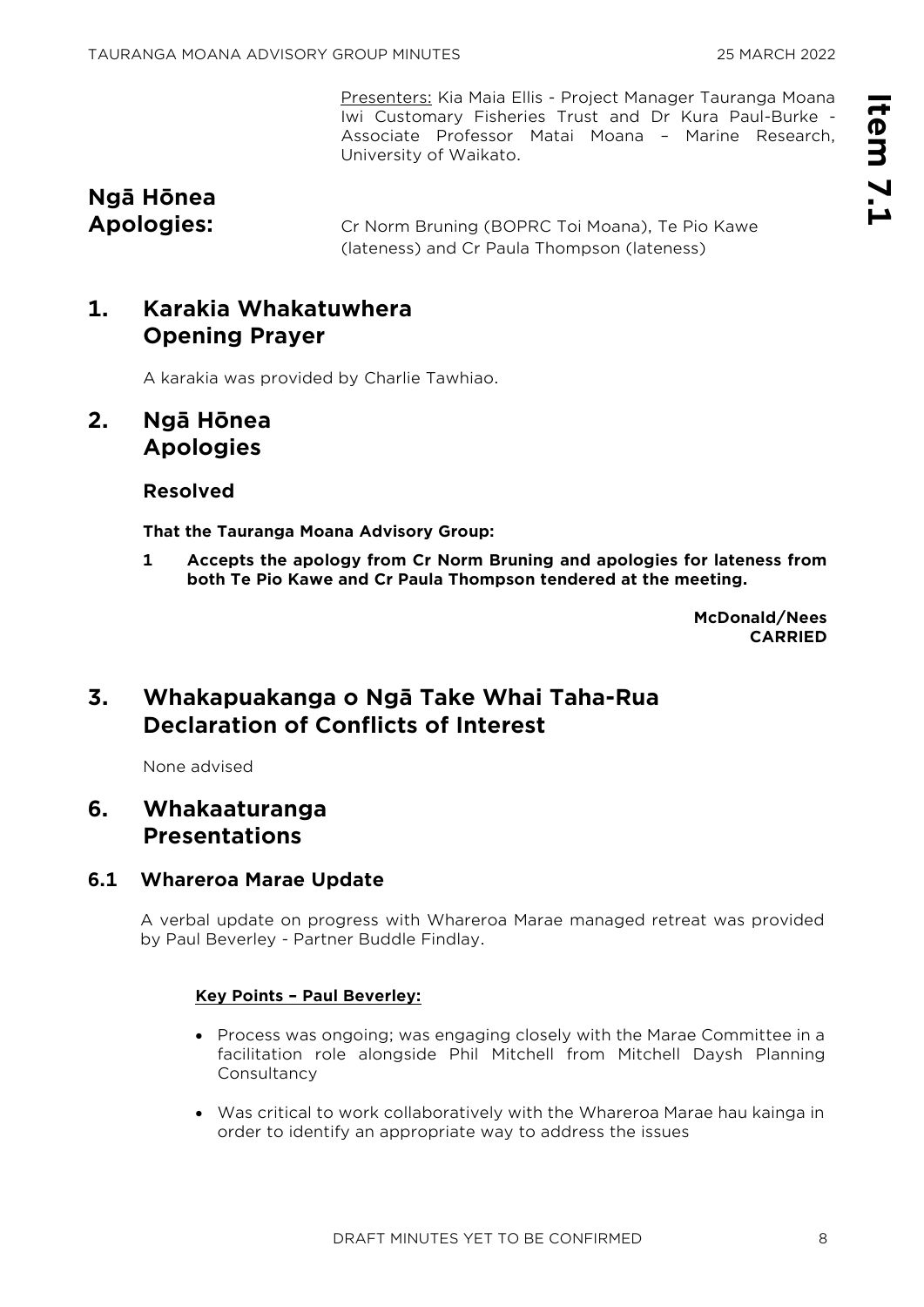- Acknowledged the contribution by Pia Bennett; critical that the marae community needed to take the leading role on the way forward and identifying their next steps
- Workshops were held alongside other parallel work
- Needed to move at a pace at which the marae community felt comfortable with
- Acknowledged that the marae community had limited resources which impacted the pace of moving forward; they had to provide input on ongoing everyday resource management consent processes requiring immediate attention as well as handling the current Covid-19 community response amidst other work.

#### **Key Points – Pia Bennett:**

- Concurred that thorough engagement was a critical part of the process
- A lot of mahi was ongoing and happening behind the scenes
- Was currently looking at examples/lessons learnt by others/best practices/historical cases to guide and inform the next steps
- Internal processes wānanga by whānau was ongoing.

#### **7. Ngā Meneti Minutes**

#### **Kia Whakaūngia Ngā Meneti Minutes to be Confirmed**

**7.1 Tauranga Moana Advisory Group Minutes - 10 December 2021**

#### **Resolved**

**That the Tauranga Moana Advisory Group:**

**1 Confirms the Tauranga Moana Advisory Group Minutes - 10 December 2021 as a true and correct record.**

> **McDonald/Nees CARRIED**

9:54 am – Te Pio Kawe, Keepa Smallman and Councillor Paula Thompson **entered** the meeting.

## **8. Ngā Whakamārama a Ngā Rōpu Update from Partners**

#### **8.1 Ngāi Te Rangi**

Ngāi Te Rangi Representative Charlie Tawhiao provided a verbal update:

#### **Key Points – Charlie Tawhiao:**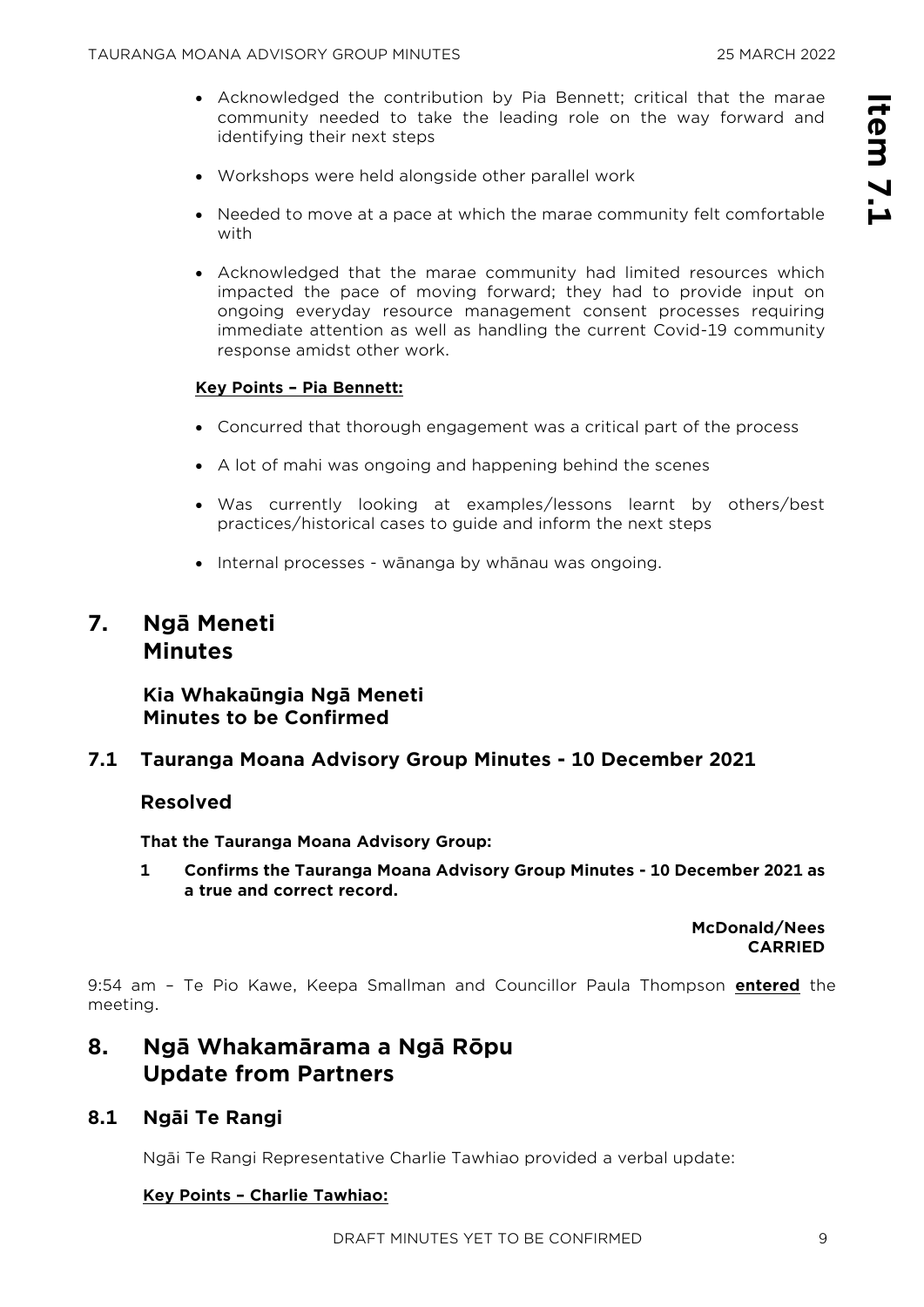**Item 7.1**

Item 7.1

- Since the update provided to Tauranga Moana Advisory Group (TMAG) in December 2021, the Crown had engaged in the Hauraki discussion process with the view of finding a negotiated solution. Ngāi Te Rangi had declined to participate in this on the grounds that it would be undermining the tikanga process that kaumātua had commenced earlier; following alternative processes could be deemed as disrespectful. Due to the current Covid-19 situation, no further progress had been made
- All Te Rūnanga o Ngāi Te Rangi Iwi business units and staff had been redeployed into the Covid-19 support space. This meant that Te Ohu Kaupapa Taiao (Environment & Natural Resource Management Unit) at Ngāi Te Rangi Iwi was unable to undertake normal duties. The situation would be reassessed before normal duties would commence
- Ngāi Te Rangi Representative Pia Bennett was deemed representative and a leading voice in both operational and environmental matters for Tauranga iwi namely Ngāi Te Rangi, Ngāti Ranginui and Ngāti Pūkenga. Introduced her to provide an update to TMAG on Te Mana o te Wai projects and in particular Ko WAI mātou – a Tauranga Moana Project that would benefit the Tauranga Moana:

#### **Ko WAI mātou – an overview of Tauranga Moana Project**

Ministry for the Environment (MfE) representatives Juscinta Grace, Gina Williams and Patsie Karauria, who had been assigned to review the Tauranga Moana Te Mana o Te Wai Funding application, attended the meeting to observe the update provided on Ko WAI mātou and to seek any clarification they needed from iwi members and the Advisory Group as part of MfE's due diligence process.

#### **Key Points – Pia Bennett:**

- Provided a snapshot on work streams and progress with Ko WAI mātou:
	- o Vision/fundamentals/objectives/priorities and aspirations of the projects, which would inform all decisions
	- o Focus would be on building capability and capacity
	- o Values, objectives, attributes
		- Lead wānanga with mana whenua on values/objectives and attributes that gave effect to Te Mana o te Wai in Tauranga Moana
		- Establishment of a strategy/Tauranga Moana centric policy
	- o Structure/Tools and systems required
	- o Focus areas/structure for implementation of Te Manatū Mō Te Taiao Te Mana Te Wai
	- o Development of a Memorandum of Understanding alongside BOPRC was currently ongoing.

#### **Key Points – Ministry for the Environment (MfE):**

- Excited to hear more about Te Wai activities in Tauranga Moana
- Purpose of MfE's participation was an opportunity to understand the kaupapa and aspirations Tauranga iwi had for the Ko WAI mātou. The Te Mana o Te Wai Fund was strongly focused on building capacity for whānau/hapū/iwi
- The strong relationship between all partners of the TMAG (iwi and Councils) offered a unique opportunity
- Would like to ensure that Pia Bennett had the appropriate support for the multiyear project.

#### **8.2 Ngāti Ranginui**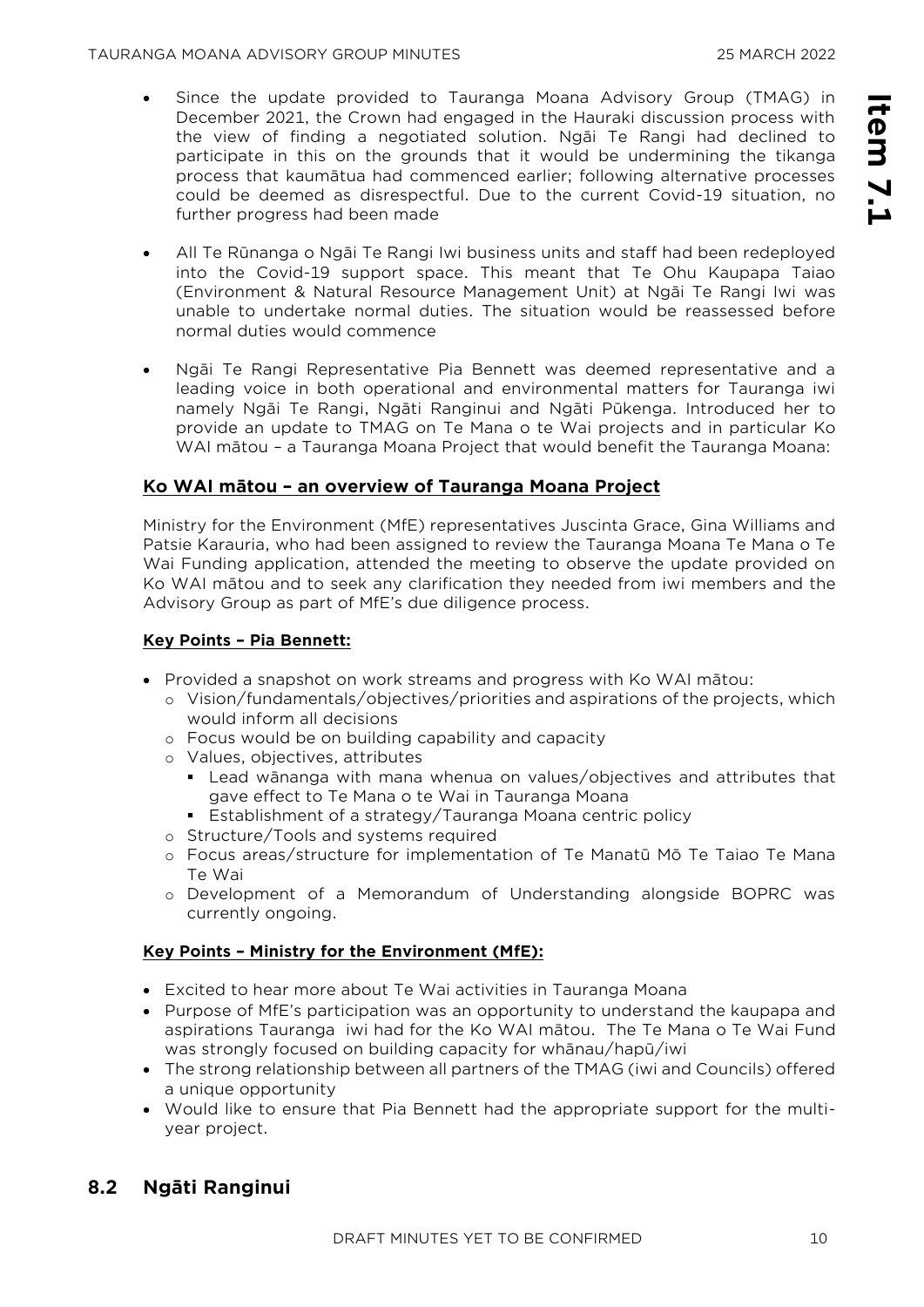**Item 7.1**

Item 7.1

Ngāti Ranginui representative Te Pio Kawe provided the following verbal update:

#### **Key Points:**

- Endorsed the mahi and contribution of Pia Bennett towards the whole spectrum for whānau/iwi/hapū; she was a prominent voice speaking for Tauranga Moana and other iwi; expressed appreciation for her contribution and was proud of her skills and knowledge and her approach to building capacity amongst others through her engagements
- All the water sources that encompassed the area all fed into the harbour, which was a significant resource; the protection thereof was critical to provide better opportunity to all; accordingly supported the mahi by Pia Bennett
- Ngāti Ranginui had made the approach to Hauraki, of which the outcome was that a tikanga process needed to follow and they were currently working together to establish what this would look like.

#### **8.3 Ngāti Pūkenga**

Ngāti Pūkenga representative Keepa Smallman provided the following verbal update to the rūnanga:

#### **Key Points:**

• Acknowledged Pia Bennett's mahi with Te Wai, relevant to Ngāti Pūkenga, particularly in the Kaiate Falls/Te Rerekawau Falls area; supported all avenues to enhance opportunities to build capability/capacity to enable kaitiaki/ kaitiakitanga.

#### **8.4 Western Bay of Plenty District Council**

Councillor Grant Dally provided a verbal update, highlighting the following:

#### **Key Points:**

- Wairoa River: Trust Bay had commenced consultation with Wairoa River recreational users regarding the renewal of the resource consent to release water for recreational use
- Waiau Estuary Crossing: proposed Waihi Beach to Athenree shared Pathway Connection and Crossing over the Waiau Estuary (a proposed section of the future Tauranga Moana Cycle Trail) was in the consenting phase; significant engagement on this project had taken place
- Katikati Wastewater Desludging of ponds were underway
- Waipapa River Cycle Bridge construction underway expected opening was midyear 2022
- Progress on Crown Infrastructure Projects Marae Waste Water Projects
- Development of a sub-regional plan for Bay of Plenty Water Sport/Recreational Facilities Plan – first stage of plan was still ongoing, working alongside Sport Bay of Plenty and Councils to understand the network/facilities/environments/all access points to water.

#### **8.5 Tauranga City Council**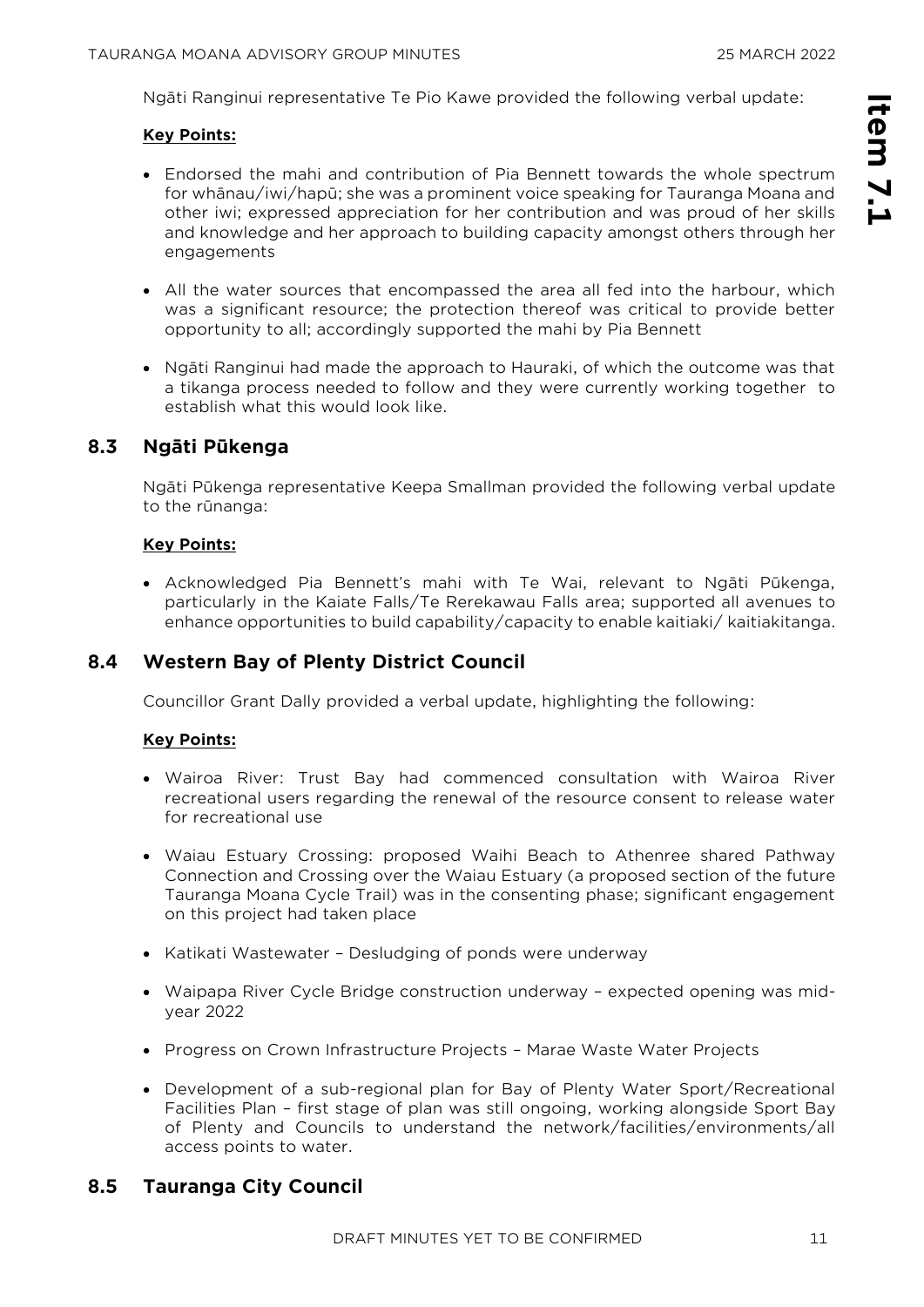Commissioner Bill Wasley provided a verbal update, highlighting the following:

#### **Key Points:**

- Wastewater Management
	- o The wastewater programme business case was ongoing an approach to considering investment in the network, plants and outfall. Aimed to take into account tightening environmental standards, better reflect cultural values in wastewater planning, provide investment objectives that aligned with growth patterns and increase resilience to natural hazards
	- o Desludging of the old sludge lagoon pond adjacent to Te Tāhuna o Rangataua - Council was near awarding a contract, with physical works to begin in July 2022
	- o Environmental Mitigation and Enhancement Fund: the committee was keen to open applications to this fund and was looking at the next steps required, which included the appointment of an independent panel to assess applications and make recommendations on funding
	- o Multiple upgrades to Te Maunga Wastewater Treatment Plant were in various stages of progress to cater for growth
- Waste Management
	- Prior to kerbside collection service beginning in July 2021, the recycling centre at Te Maunga had been collecting Number 5 plastics sent there without actively encouraging it. This provided enough information that there were viable markets for the resource; accordingly Number 5's had been included in the service
- Kopurererua Stream Realignment
	- Realignment of further sections of the Kopurererua and the reinstating of wetlands will have a number of benefits for the valley including:
		- Restoring fish and wildlife habitats
		- Reducing the impacts of flooding and stabilising downstream flows during dry spells
		- **.** Improving water quality by allowing sediment washed downstream to settle out prior to entering the estuary and removing nutrients
	- o Construction work on the southern stream alignment was underway and construction on the new southern wetland area was due to start at the end of March 2022
- Wairoa River Valley Strategy
	- Developed jointly between WBOPDC, TCC, Tangata Whenua and the local community in 2005, the Wairoa River Valley Strategy aimed to protect the unique values and sense of place inherent to the Wairoa River Valley. The TCC/WBOPDC Joint Governance Committee was envisaged as the body responsible for monitoring implementation of the Strategy
	- o The Strategy actions were reviewed in 2013 to incorporate Hapū management plans. Since then progress had been made through delivery of some actions, but no comprehensive monitoring or review of the Strategy had been undertaken. This, together with plans to develop Tauriko West and national policy changes including freshwater management requirements, led to a Strategy review being programmed.

#### **8.6 Bay of Plenty Regional Council**

Toi Moana General Manager, Integrated Catchments Chris Ingle outlined BOPRC priorities as follows:

- 89 Environmental Programmes within the Tauranga Moana catchment area were being underway or already completed by the Land Management Team.
- Biosecurity: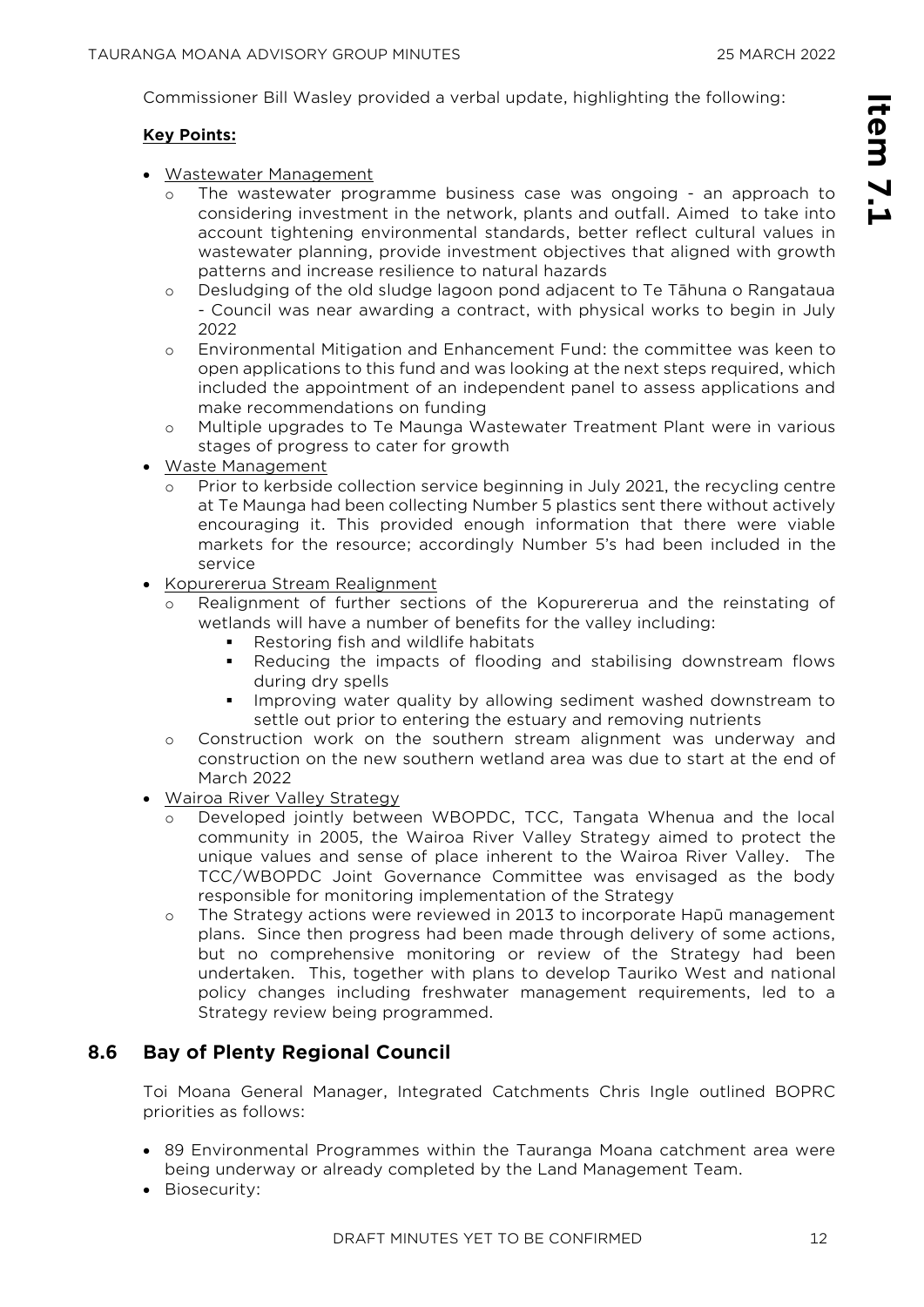- o Marine surveillance: The BOPRC Dive team continued its Marine Biosecurity surveillance around Tauranga Harbour. Only one vessel was found with Mediterranean fanworm on the hull. This vessel was subsequently cleaned at the vessel works facility.
- o Asian paddle crab: The Marine Biosecurity team have also been working with Manaaki te Awanui carrying out Asian paddle crab trapping in Tauranga and Ōhiwa Harbours over the last couple of months.
- o Waiau Wetland: The first tide flowed into the Waiau wetland recently after new inanga ponds had been created and channels dug. This kaupapa brings tidal waters further into the wetland to support a more diverse habitat. The 5.3 hectares of restored wetland was part of the more than 60 hectares of Athenree Wildlife Refuge.
- Climate change adaptation planning:
	- o Through the Long-Term Plan, Council allocated funding to support communities who were ready to start their first steps in climate adaptation planning. This was in recognition that communities were deeply connected to place and to changes to that place. More details available here: [https://www.boprc.govt.nz/environment/climate-change/funds-available](https://www.boprc.govt.nz/environment/climate-change/funds-available-for-community-adaptation-planning)[for-community-adaptation-planning](https://www.boprc.govt.nz/environment/climate-change/funds-available-for-community-adaptation-planning)
	- [o](https://www.boprc.govt.nz/environment/climate-change/funds-available-for-community-adaptation-planning) To date Council had funded 2 projects: The Maketū Iwi Collective was running a series of Wānanga with the local community and invited guests, to develop a shared understanding of how climate change could affect the Maketū community and to plan initial actions. Ngāi Tamawhariua will be exploring the potential impacts of climate change on Te Rereatukahia Marae and papakāinga through combining local Mātauranga and climate science, working with experts from Beca.

# **9. Ngā Whakamārama Te Papa Atawhai Conservation Update**

#### **9.1 Department of Conservation**

Presented by Jeff Milham, Pou Matarautaki/District Manager Te Papa.

#### **Key Points:**

- Mahi mō te Taiao/Jobs for Nature update
- Kauri protection progress in the Kaimai Mamaku Conservation Park
- Ongoing pest-control initiatives
- Activities of the Aongatete Forest Restoration Trust
- Manaaki Kaimai Mamaku Trust projects/kaupapa.

#### 11:00am - The meeting **adjourned**.

11:10am - The meeting **reconvened.** 

# **4. Whakahoutanga Kōrero Verbal Updates**

# **4.1 Kōura Restoration Mahi in Tauranga Moana**

*Presentation 1 Kia Maia Ellis - Tauranga Moana Advisory Group 25 March 2022:*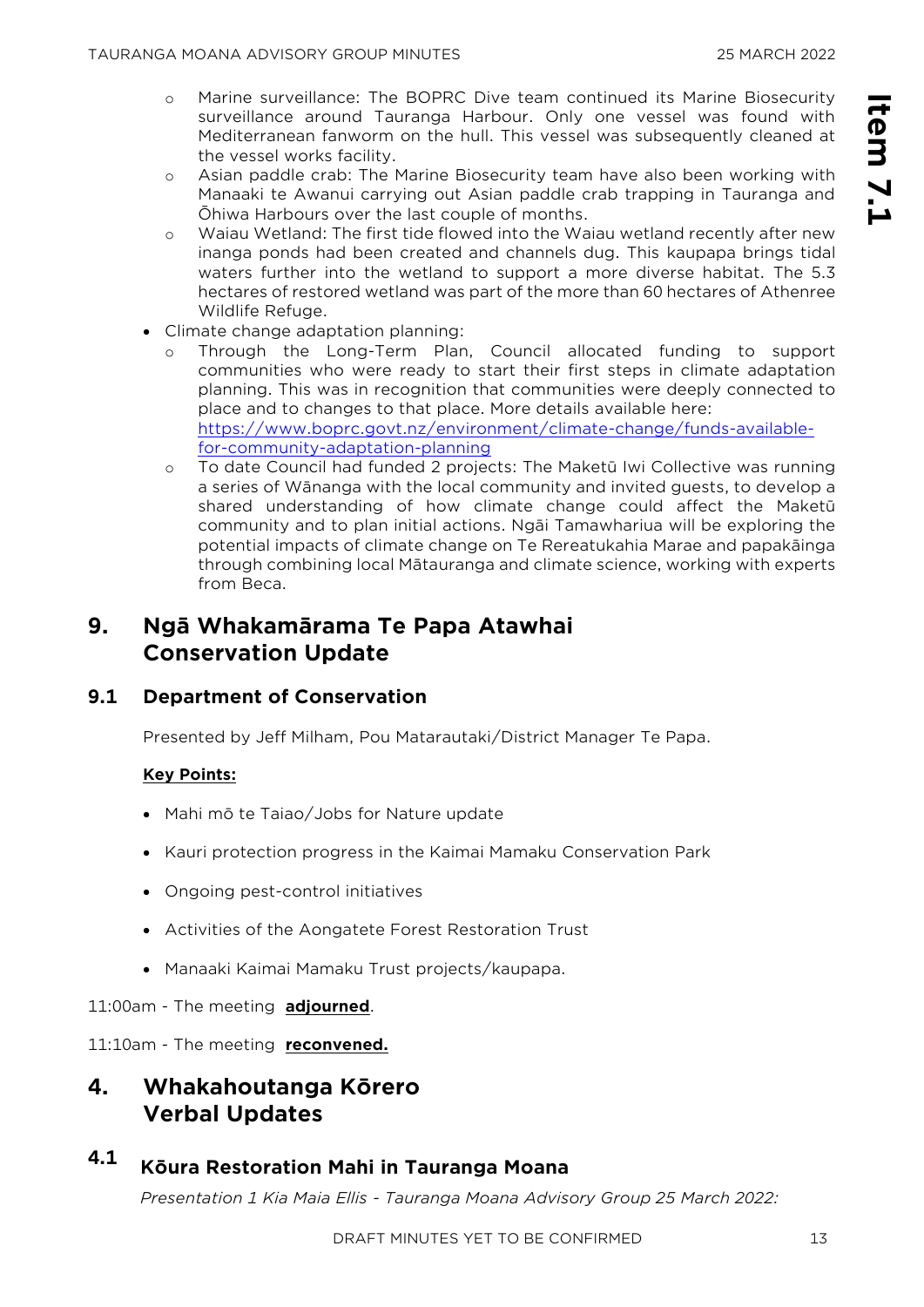#### *Objective ID A4070030*

Presented by Kia Maia Ellis - Kairangahau PhD Student at the University of Waikato/ Project Manager Tauranga Moana Iwi Customary Fisheries Trust.

#### **Key Points:**

- Enhancing the sustainability of Kōura (Jasus edwardsii) in a changing climate
- Transdisciplinary Mātauranga Māori and Science Approach to Research
- Pēpi Kōura Enhancement Study:
	- o Tauranga Moana iwi/Science have observed the degradation of taonga marine species. The goal was to investigate enhancement of kōura to support sustainability of a taonga species
	- o Kaitaikitanga response to climate change
	- o Mātauranga and marine science to grow new knowledge as a local case study
- Research Questions
	- o What was the current state of the kōura population in Tauranga Moana
	- o Was there a correlation between the seasonal recruitment of kōura with maramataka
	- o Can we on-grow juvenile kōura to assist a kaitiakitanga approach to climate change
	- o How did transdisciplinary research inform enhancement and management of koura
- Role and responsibility of Tauranga Moana Iwi Customary Fisheries Trust
- Research Framework: Whakakotahi Collaboration / Whakaoho Awakening / Whakamaramatanga – Enlightenment / Whakamana – Empowerment
- Mātauranga ā iwi developing Pou Tokomanawa iwi leadership
- Pēpi Kōura Puerulus Settlement Study co-developing Mātauranga/ Science Objectives
- Koura Population Surveys
- "He aha te mea nui o te Ao" expected tamariki, mokopuna to see that we have done everything in our power to leave this world in a better state than we found it. If we did not take meaningful action now to restore the balance in the environment our people would perish
- Climate change effects needed a global collective shift in mindset to activate Kaitiakitanga - Ko te Ao.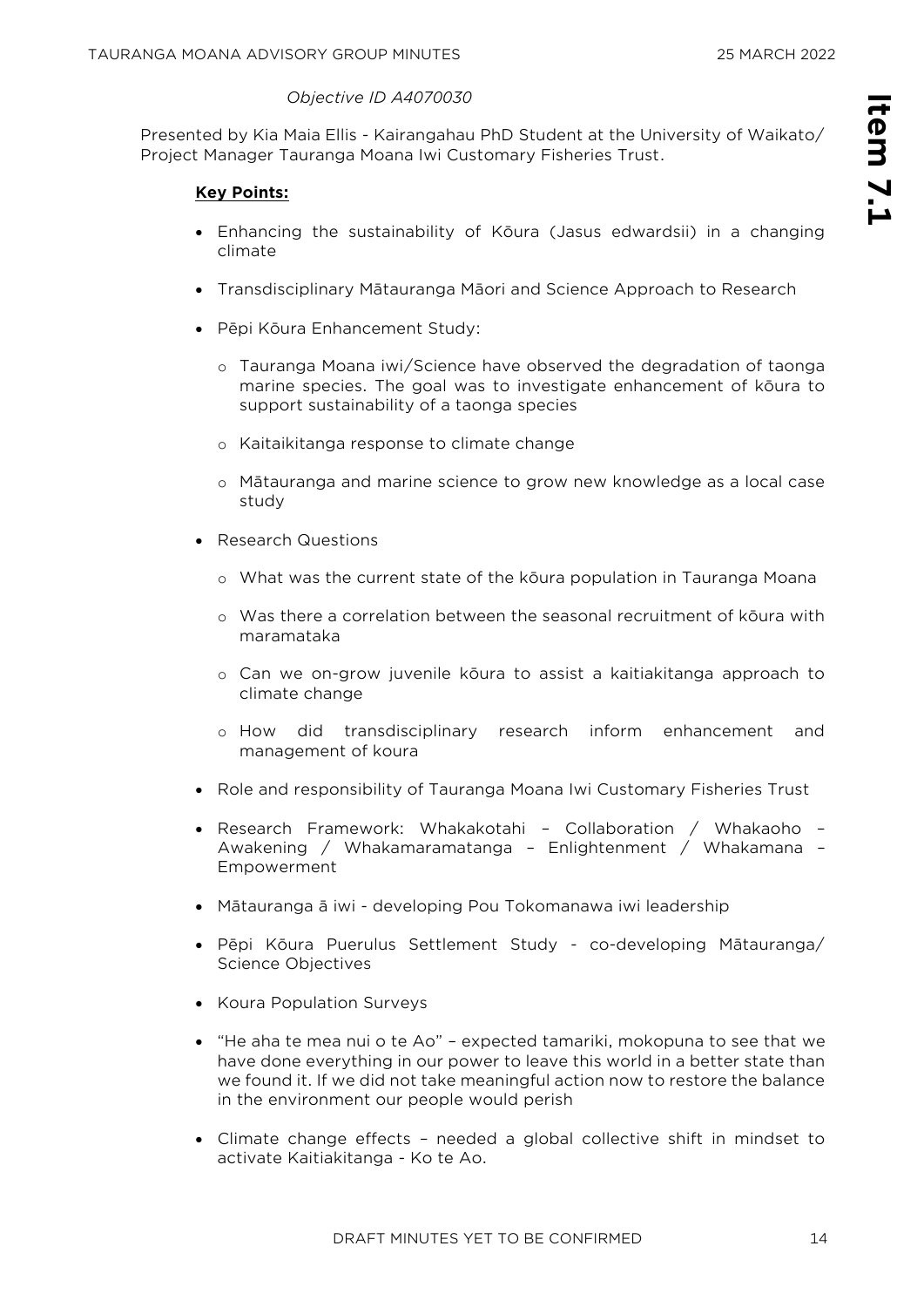# **4.2 Shellfish Restoration Research in Ōhiwa Harbour**

*Presentation 2 - Dr Kura Paul-Burke - Tauranga Moana Advisory Group 25 March 2022: Objective ID A4064594* 

Presented by Dr Kura Paul-Burke, Associate Professor Matai Moana – Marine Research, University of Waikato.

#### **Key Points - Presentation:**

- Over the years there had been increasing concern about the state of the harbour and the once abundant but now severely reduced shellfish populations, in particular the kuku/green lipped mussels
- Threats Seastars in pipi beds, Ōhiwa Harbour
- Place-based intergenerational knowledge Mātauranga ā iwi
- Mussel Restoration Stations Ōhiwa Harbour
	- o Can we grow our own mussels in our harbour, for our harbour, from our harbour
	- o Can mussel spat from the harbour be collected on lines
	- o Can we relocate mussels from the lines to the last remaining traditional bed in the harbour to help retain and/or grow it further
	- o Options for assisting shellfish recovery and replication on a large scale
- Micro-plastic pollution in our kaimoana, our moana and our mokopuna
- Taura kuku biodegradable mussel spat lines
- Grow mid-water community Biodiversity on spat lines
- Successful recruitment events 2019 2021 Relocate to last traditional bed in the harbour
- Increased Mussel Distribution Ōhiwa Harbour, 2019 2021
- Retain biodiversity in the Harbour
	- o Mussels were ecosystem engineers, they alter the environment, provide hard structure for other species to attach to, hide, live, feed in a soft muddy bottom harbour
	- o Initial findings suggested the mussel lines may be a potential nursery habitat for range of species
	- o Increase abundance, reduce plastic pollution, retain biodiversity
- Pātangaroa project Economic potential of bioactives and collagen products from seastars
- Build capability, create access to mātauranga Māori & marine science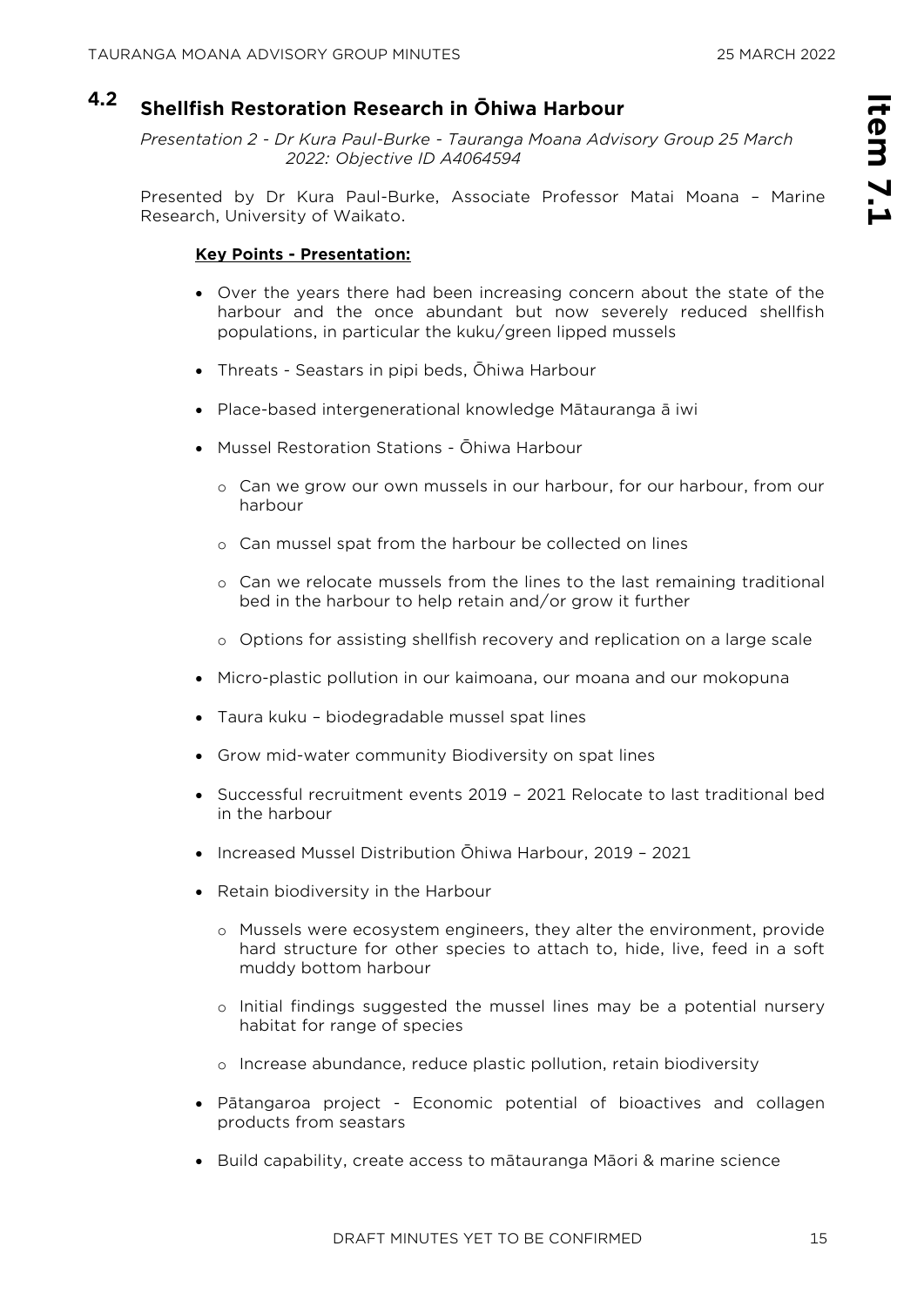• Awhi Mai Awhi Atu - finding ways for mātauranga ā iwi and western science to work together.

#### **Key Points - Members:**

- Expressed appreciation for the valuable mahi by both Kia Maia Ellis and Dr Kura Paul-Burke in the Tauranga Moana contributing to the health of the Moana, involving local people and connecting people with the Moana
- Noted that the local mahi could be replicated in other estuaries/moana/harbours.

#### **Items for Staff Follow Up:**

- Consider providing the following two presentations relating to the health of Tauranga Moana at a future hui of Te Maru O Kaituna River Authority as this would provide valuable information relating to possibilities for Little Waihī and Maketū estuaries:
	- o Kōura Restoration Mahi in Tauranga Moana to be presented by Kia Maia Ellis - Kairangahau PhD Student at the University of Waikato/ Project Manager Tauranga Moana Iwi Customary Fisheries Trust
	- o Shellfish Restoration Research in Ōhiwa Harbour to be presented by Dr Kura Paul-Burke, Associate Professor Matai Moana – Marine Research, University of Waikato.

## **5. Ngā Pūrongo Reports**

**Hei Pānui Anake Information Only**

#### **5.1 Membership change - Resignation: Bay of Plenty Regional Council Toi Moana Representative**

Presented by Chris Ingle – General Manager, Integrated Catchments.

#### **Resolved**

**That the Tauranga Moana Advisory Group:**

**1 Receives the report, Membership change - Resignation: Bay of Plenty Regional Council Toi Moana Representative.**

> **McDonald/Thompson CARRIED**

# **5.2 Essential Freshwater Policy Programme 2022**

*Presentation 3 - Essential Freshwater Policy Programme 2022: Objective ID A4070039*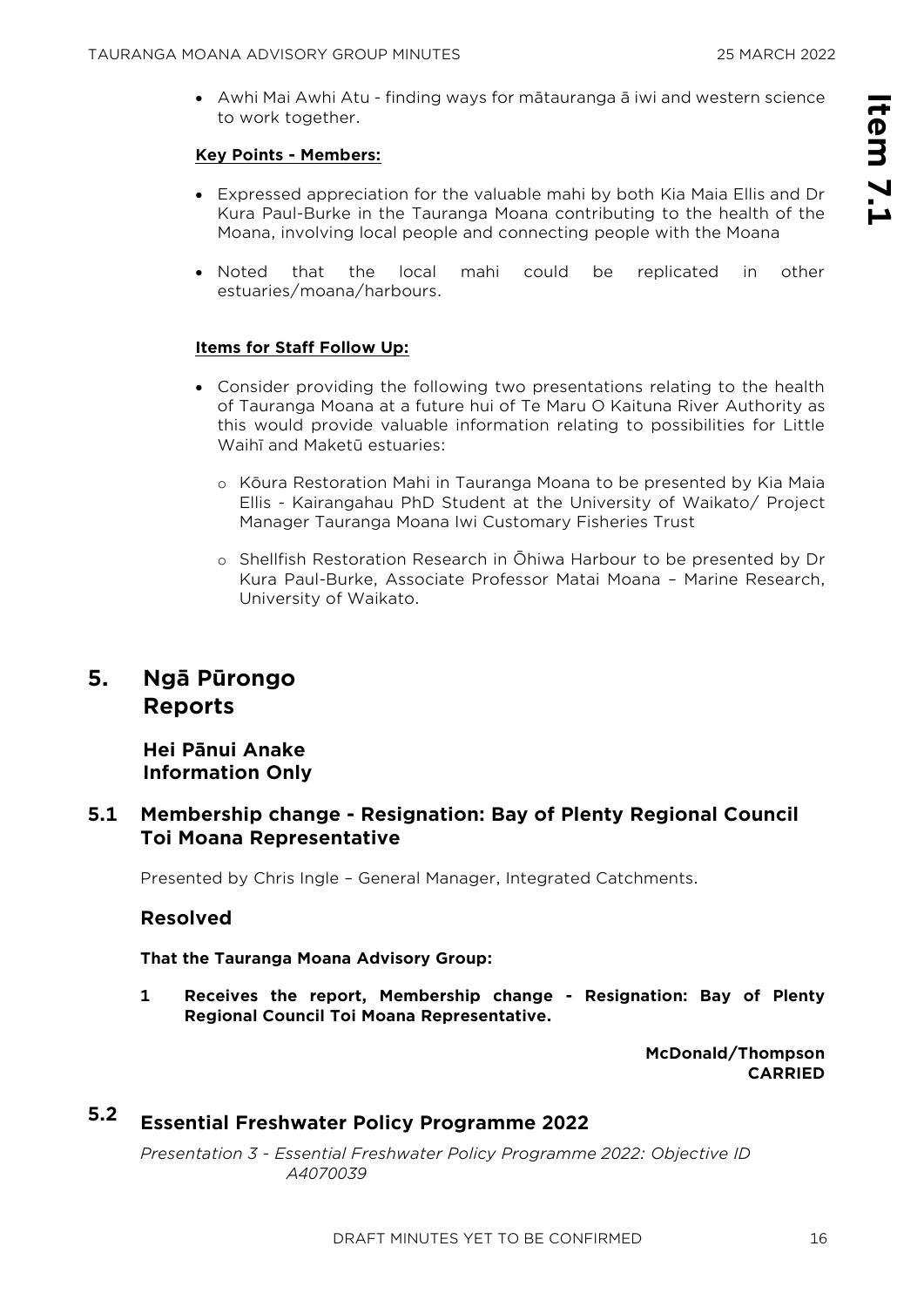Presented by BOPRC Toi Moana Senior Planner (Water Policy) Gemma Moleta.

#### **Key Points:**

- National Objectives Framework:
	- o Provided an update on progress with the programme and invited discussion on an example vision provided to iwi in January 2022
	- o Collated values across the region; 64 new contributions from the community within the Tauranga Moana Freshwater Management Unit (FMU) on the Participate site had been received
	- o Of the 64 entries people were unhappy with the current state of 12 entries including Kaiate Falls, Uretara River and lower Wairoa
	- o Currently focussing on environmental outcomes across the region for those values: direction from iwi management plans, community groups and catchment strategies, online feedback and the National Policy Statement (NPS) bottom lines would be the starting point. Planned engagement with the community online late April-June 2022 on environmental outcomes and goals for visions
	- o Changes to the National Environmental Standard for Drinking Water (NESDW) would be included in the essential freshwater process
- BOPRC Toi Moana's Essential Freshwater Policy Programme Timeline
	- o Key 2022 tasks / developing draft measurable targets, limits and policy options to achieve them
	- o Working with iwi and hapū where they would like to be involved in the NPSFM process and supporting mātauranga Māori input
	- o Early "without prejudice" discussions with key stakeholders, and technical experts as Toi Moana staff develop policy options, some initial communication and engagement with the public
	- o Water quality reporting tool had been developed and would be publicised shortly via Freshwater Flash
	- o Council elections scheduled for October 2022 to be incorporated into the planning process
- The process for visions
	- o Acknowledged Pia Bennett's work on Ko WAI matou
	- o Since the last meeting, the example vision and a letter to iwi to initiate discussion on visions had been sent
- Visions under the NPSFM
- Provided an example: Draft Tauranga Moana FMU long-term vision.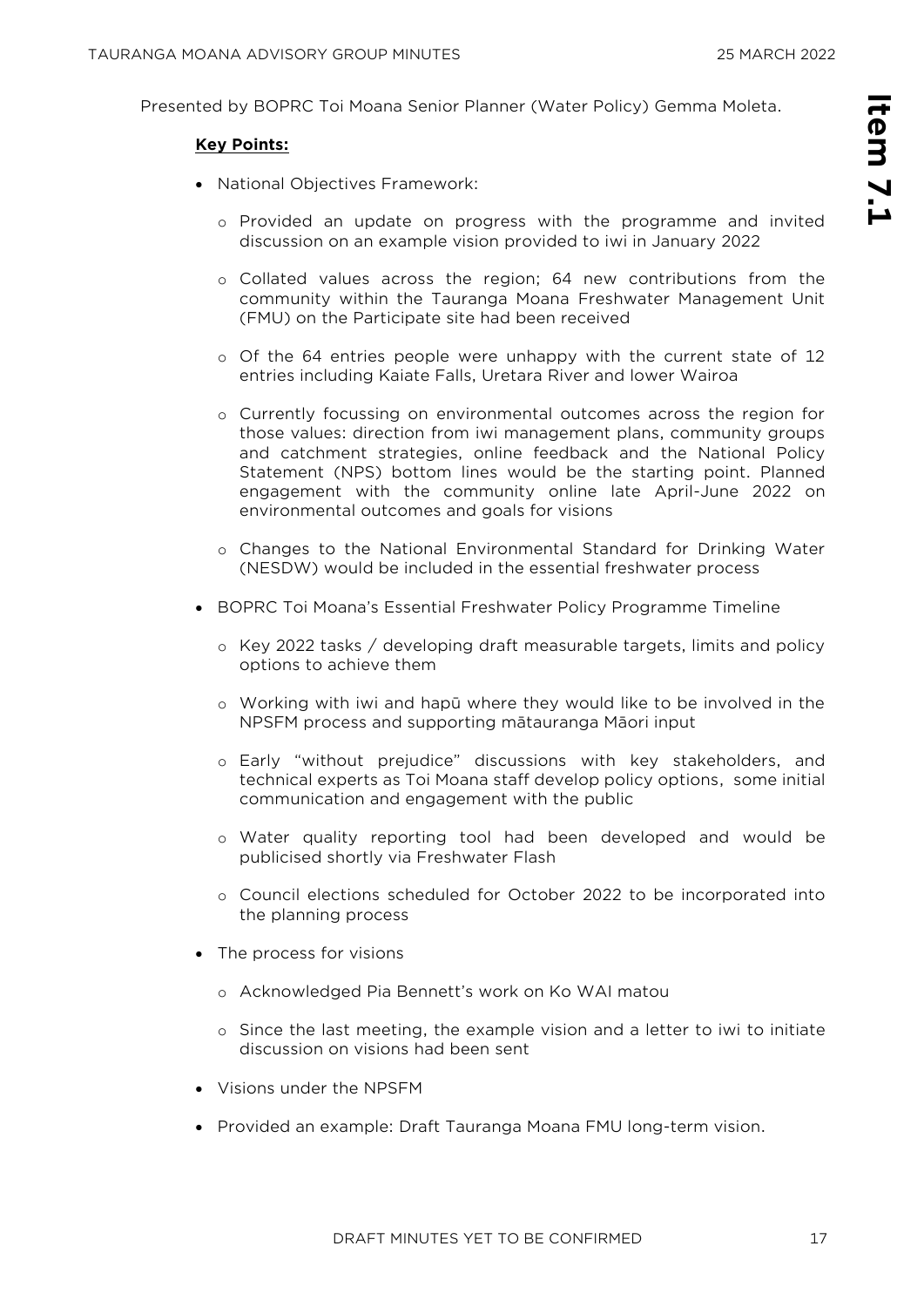#### **Key Points - Members:**

- Information previously shared with Council on Tauranga Moana visions/aspirations to be included in the draft response
- Comments raised at TMAG's 10 December 2021 hui to be considered for incorporation into the response
- Suggested close liaison with Ko WAI matou process by Pia Bennett to ensure a collaborative process/eliminating confusion for whānau/hapū/iwi during the ongoing engagement
- Would appreciate further updates on progress with the Essential Freshwater Policy Programme at future hui.

#### **Resolved**

#### **That the Tauranga Moana Advisory Group:**

**1 Receives the report, Essential Freshwater Policy Programme 2022.**

**McDonald/Tawhiao CARRIED**

# **6. Rā Hui Whai Ake Next Meeting Date**

Friday 17 June 2022 at 09:30 am

#### **Item for staff follow-up**

• Consider options for future live-streaming/recording and uploading of Tauranga Moana Advisory Group hui to the Bay of Plenty Regional Council YouTube channel to enable the sharing of valuable kōrero and success stories/mahi shared at TMAG hui with the wider community.

# **7. Karakia Kati Closing Prayer**

A karakia was provided by Keepa Smallman.

#### **12:20pm – the meeting closed.**

**CONFIRMED** 

Cr Matemoana McDonald Chairperson, Tauranga Moana Advisory Group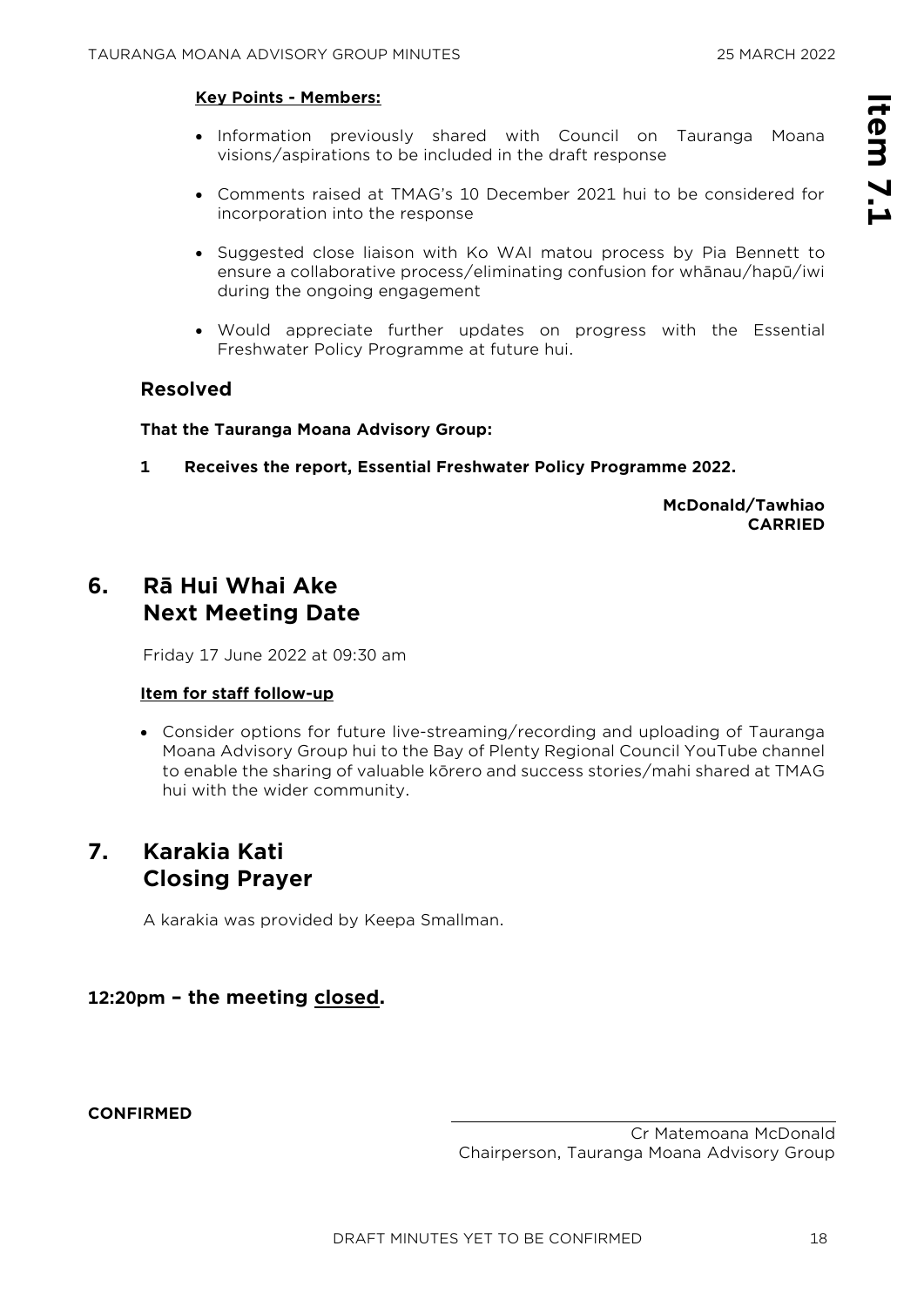

<span id="page-18-0"></span>

| Pūrongo Ki:<br><b>Report To:</b>                   | Tauranga Moana Advisory Group                                                                                                                      |
|----------------------------------------------------|----------------------------------------------------------------------------------------------------------------------------------------------------|
| Rā Hui:<br><b>Meeting Date:</b>                    | 17 June 2022                                                                                                                                       |
| Kaituhi Pūrongo:<br><b>Report Writer:</b>          | Gemma Moleta, Senior Planner (Water Policy)                                                                                                        |
| Kaiwhakamana Pūrongo:<br><b>Report Authoriser:</b> | Namouta Poutasi, General Manager, Strategy & Science                                                                                               |
| Kaupapa:<br><b>Purpose:</b>                        | To update the Tauranga Moana Advisory Group on Essential<br>Freshwater Policy Programme Implementation progress<br>relevant to the Tauranga Moana. |

# **Essential Freshwater Policy Programme Update**

# **Whakarāpopototanga Executive Summary**

This report provides the Tauranga Moana Advisory Group (TMAG) with an update on Toi Moana's Essential Freshwater Policy mahi relevant to the draft Tauranga Moana freshwater management unit (FMU), highlighting opportunities to be involved. This includes:

- Exploring water quality and ecology state and trends using the new online WET (Water Ecology Tool);
- Participating in online public engagement on long-term visions and outcomes for freshwater;
- Noting that summary information and draft policy options are developing, and Toi Moana staff intend to invite iwi to provide feedback this year, prior to public engagement in 2023.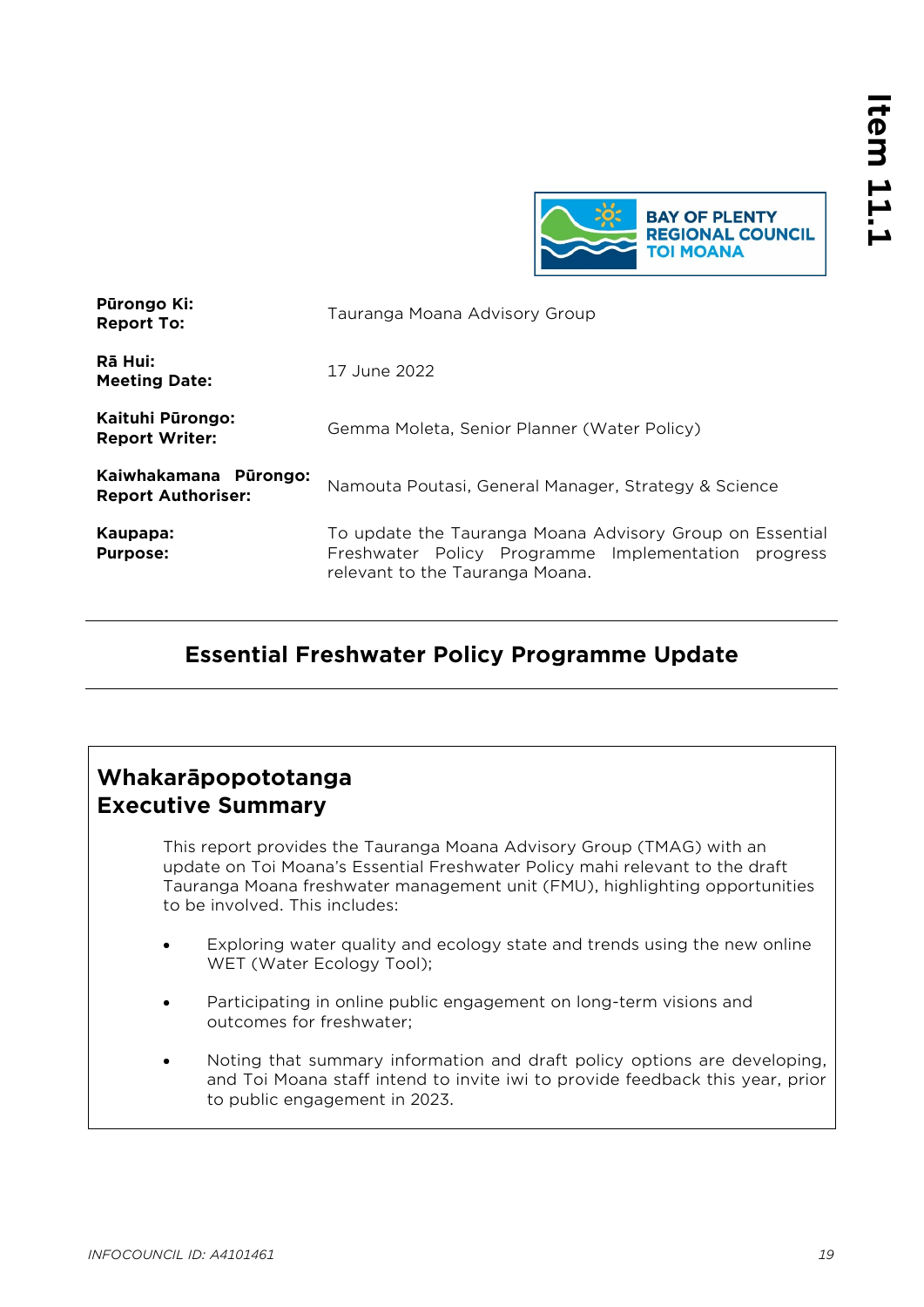# **Ngā tūtohutanga Recommendations**

**That the Tauranga Moana Advisory Group:**

**1 Receives the report, Essential Freshwater Policy Programme Update.**

# 1. **He Whakamārama Background**

The Essential Freshwater Policy Programme (EFPP) is Toi Moana Bay of Plenty Regional Council's (Toi Moana) work programme to implement the requirements of the National Policy Statement for Freshwater Management 2020 (NPSFM) and also review the Regional Natural Resources Plan (RNRP). Overall, the EFPP continues to be implemented according to Toi Moana's agreed programme plan, although there are some parts which are behind schedule. Tight timeframes are necessary to achieve notification of changes to the RPS & RNRP by 2024 as required by the legislation. This report provides an update on implementation progress.

# 2. **Essential Freshwater Policy Programme Update**

#### 2.1 **Community engagement**

Throughout this year, Toi Moana staff will provide information for the public, provide opportunity for involvement via online engagement on vision and outcomes, and aim to develop community interest and readiness to engage on policy options relevant to them in 2023.

Online engagement has now been launched and is available [here.](https://www.participate.boprc.govt.nz/vision-and-outcomes) It invites everyone to have their say about:

- The freshwater values important to them and whether they need to be maintained or improved
- Their long-term (10 50 year) goals / visions/ environmental outcomes are for areas they most relate to.

A brief demonstration will be provided to the TMAG. This builds on the earlier online kōrero about what freshwater spots people value and why and will help inform the long-term vision and environmental outcomes for a freshwater management unit. The long-term vision and environmental outcomes will guide what targets and rules we set in the plan, how ambitious these should be and how long they might take to achieve.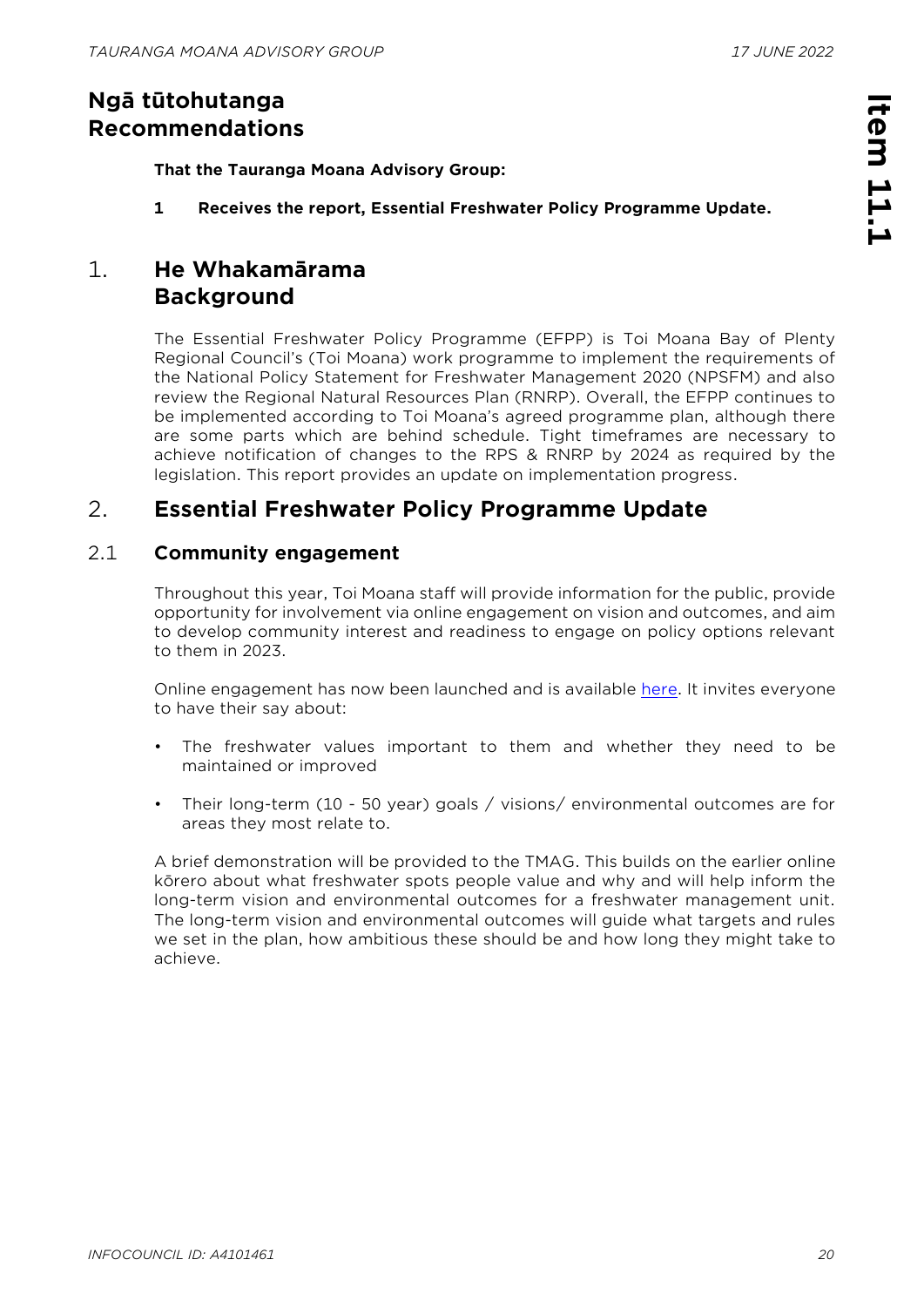### Körero Mai / Have your say

Click on the water drop for each of the freshwater management units (FMU's) on the map below that you relate to and let us know your thoughts. Feel free to complete the survey for as many FMU's as you feel passionate about. \*Note all FMU's are draft at this stage.



#### 2.2 **Water Ecology Tool - WET**

The WET (water quality reporting tool) has now been launched, via the Freshwater Flash newsletter that was released in March.

You can now find water quality current state, baseline state (2017) and trends from over 270 long-term monitoring sites across the region on the new interactive Water Ecology Tool – WET. WET is Toi Moana's new interactive tool that allows users to view water quality data without needing to trawl through technical reports.

In WET, data can be refined by indicator, freshwater management unit or rohe to view baseline states, current states, and trends. WET, state of the environment reports and science snapshots can also be found [here.](https://envdata.boprc.govt.nz/Data/Dashboard/112) A technical report that partners with the WET tool will be published soon. A demonstration of WET will be provided at the TMAG meeting.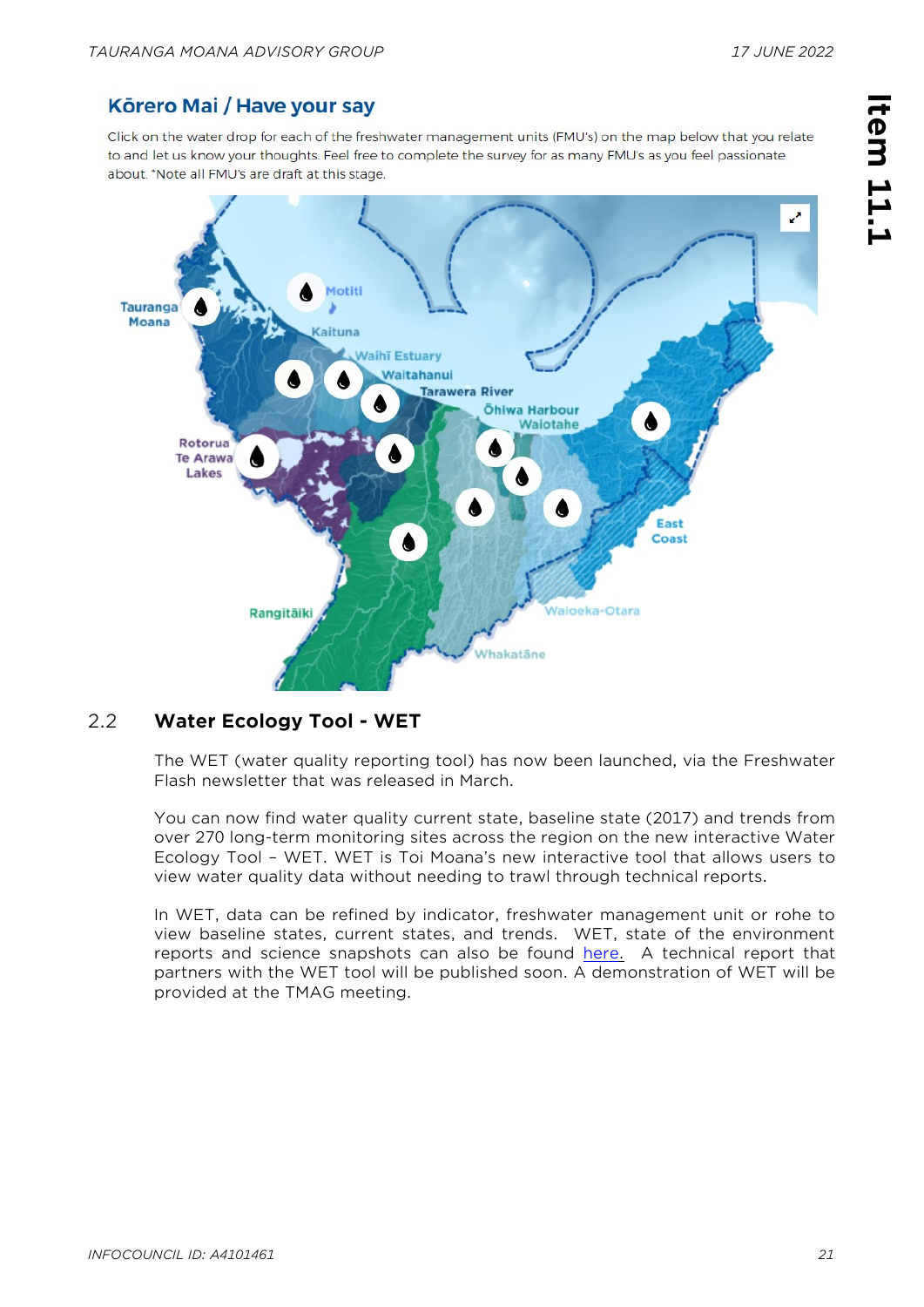

#### 2.3 **Draft policy change options**

Toi Moana staff are working at pace to draft policy change options that would be the subject of community engagement throughout 2023. It is intended that they will be reported to upcoming Strategy and Policy Committee workshops and meetings, although there will be gaps that still need to be advanced. For clarity, no decisions on options will be sought, only confirmation that the topics need to be discussed with the community. Following their reporting to the Strategy and Policy Committee staff intend making these draft documents available to tangata whenua in the first instance, before releasing them to selected interest groups later. This is in addition to more individualised feedback we are keen to progress with interested tangata whenua parties.

#### 2.4 **Changes to national resource management and freshwater regulations**

There continues to be multiple upcoming legislative, regulatory and policy changes relevant to resource management, including those specifically relating to freshwater management affecting the EFPP. Further detail is available [here](https://www.boprc.govt.nz/your-council/meetings-and-agendas/agendas-and-minutes) within the Strategy and Policy agenda 4 May 2020 – *Operating Environment* and *Essential Freshwater Policy Programme Update* papers.

# 3. **Ngā Whakaarohanga Considerations**

#### 3.1 **Ngā Mōrea me Ngā Whakangāwaritanga Risks and Mitigations**

There are no significant risks associated with this update report.

#### 3.2 **Huringa Āhuarangi Climate Change**

The matters addressed in this report are of a procedural nature and there is no need to consider climate change impacts. Climate change impacts will be considered as part of implementing the NPSFM and reviewing the RNRP.